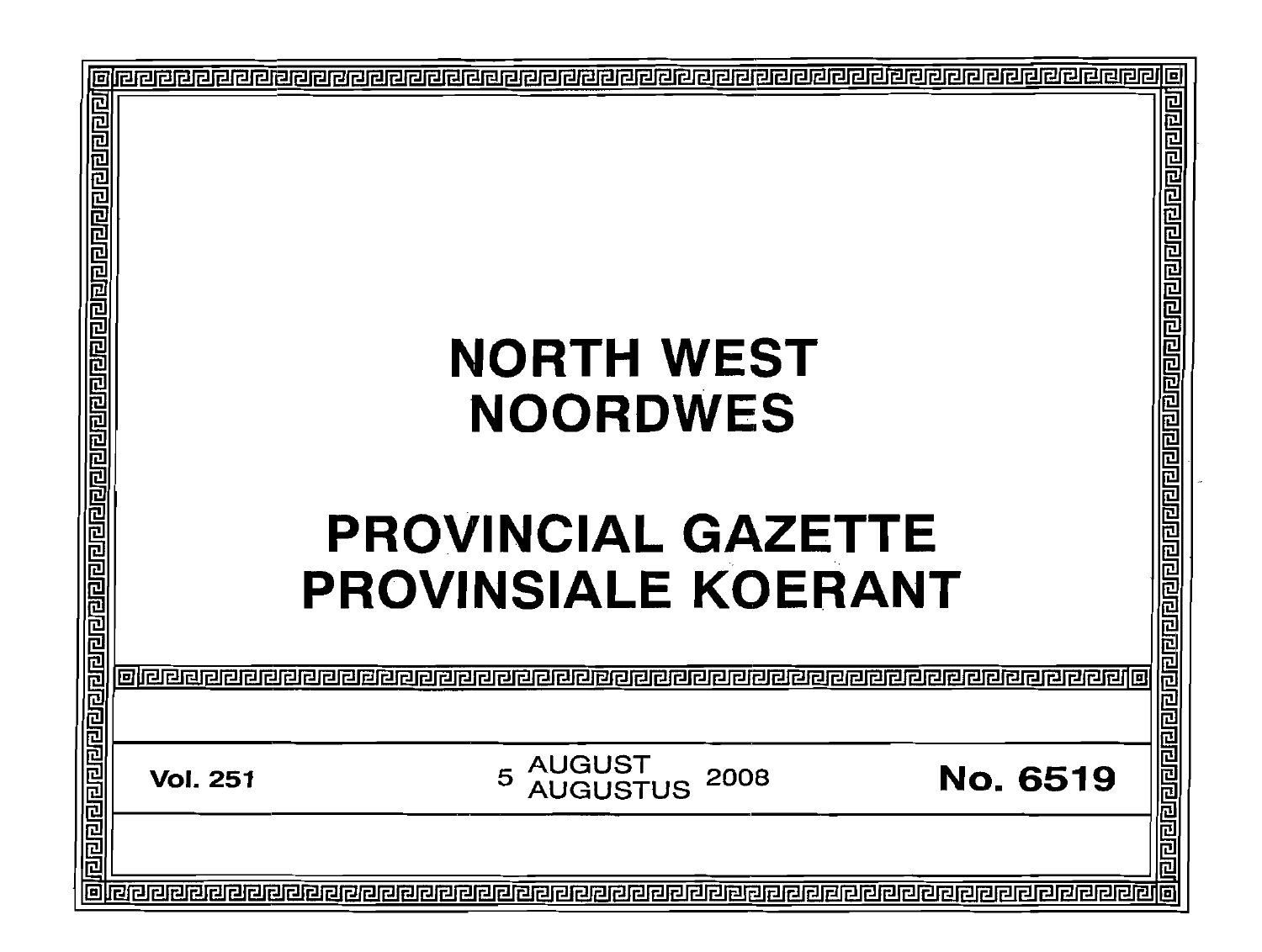do.: do.: Erf 804, Mafikeng .. do.: do.: Erf 922, Mmabatho ..

|            | <b>CONTENTS</b>                                                                                        |             |                |            | <b>INHOUD</b>                                                   |
|------------|--------------------------------------------------------------------------------------------------------|-------------|----------------|------------|-----------------------------------------------------------------|
| No.        |                                                                                                        | Page<br>No. | Gazette<br>No. | No.        |                                                                 |
|            | <b>GENERAL NOTICES</b>                                                                                 |             |                |            | <b>ALGEMENE KENNISO</b>                                         |
| 426        | Town-planning and Townships Ordi-                                                                      |             |                | 426        | Ordonnansie<br>Dorpsb<br>op                                     |
| 427        | nance (15/1986): Peri-Urban Areas<br>Town-planning Scheme, 1975<br>do.: Hartbeespoort Amendment Scheme | 8           | 6519           |            | en Dorpe (15/1986): Buit<br>Gebiede-dorpsbeplanningsker         |
|            |                                                                                                        | 9           | 6519           | 427        | do.: Hartbeespoort-dorpsbe                                      |
| 428        | do.: Ditsobotla Amendment Scheme 27.                                                                   | 9           | 6519           |            | skema 357                                                       |
| 429        | do.: Amendment Scheme 500                                                                              | 10          | 6519           | 428        | do.: Ditsobotla-wysigingskema                                   |
| 430<br>431 | do.: Amendment Scheme 530                                                                              | 11          | 6519           | 429        | do.: Wysigingskema 500                                          |
|            | do.: Rustenburg Amendment Scheme                                                                       | 12          | 6519           | 430        | do.: Wysigingskema 503                                          |
| 432        | do.: Potchefstroom Amendment Scheme                                                                    |             |                | 431        | do.: Rustenburg-wysigingsken                                    |
|            |                                                                                                        | 12          | 6519           | 432        | do.: Potchefstroom-wysigingsk                                   |
| 433        | do.: Potchefstroom Amendment Scheme                                                                    |             |                | 433        | do.: Potchefstroom-wysigingsk                                   |
|            |                                                                                                        | 13          | 6519           | 434        | do.: Stigting van dorp: Melo                                    |
| 434        | do.: Establishment of township: Melodie                                                                |             |                |            |                                                                 |
|            |                                                                                                        | 14          | 6519           | 435        | Ordonnansie op die Verdeling                                    |
| 435        | Division of Land Ordinance (20/1986):                                                                  |             |                |            | (20/1986): Onderverdeling: H                                    |
|            | Subdivision: Holding 48, Wilgeboom                                                                     |             |                |            | Wilgeboom-landbouhoewes                                         |
| 440        | Agricultural Holdings<br>Town-planning and Townships Ordi-                                             | 15          | 6519           | 440        | Ordonnansie op Dorpsbepla                                       |
|            | nance (15/1986): Brits Amendment                                                                       |             |                |            | Dorpe (15/1986): Brits-wysig                                    |
|            |                                                                                                        | 15          | 6519           |            |                                                                 |
| 441        | do.: Potchefstroom Amendment Scheme                                                                    |             |                | 441        | do.: Potchefstroom-wysigingsk                                   |
|            |                                                                                                        | 16          | 6519           | 442<br>443 | do.: Potchefstroom-wysigingsk                                   |
| 442        | do.: Potchefstroom Amendment Scheme                                                                    |             |                |            | Wet op Ontwikkelingsfasiliteri<br>Stigting van grondontwikkelin |
|            |                                                                                                        | 17          | 6519           |            | Gedeelte 58, plaas Witkop 475                                   |
| 443        | Development Facilitation Act, 1995:                                                                    |             |                | 444        | do.: do.: Erf 306, Baill                                        |
|            | Establishment of land development area:                                                                |             |                |            | Potchefstroom                                                   |
| 444        | Portion 58, farm Witkop 475 I.Q.                                                                       | 17          | 6519           | 445        | Ordonnansie op die Verdeling                                    |
|            | do.:<br>do.:<br>Erf<br>306,<br>Baillie Park,                                                           | 18          | 6519           |            | (20/1986): Onderverdeling:                                      |
| 445        | Division of Land Ordinance (20/1986):                                                                  |             |                |            | 105, plaas Rietfontein 485 JQ                                   |
|            | Subdivision:<br>Portion<br>105,<br>farm                                                                |             |                | 446        | do.: do.: Hoewe 2, Lindeques                                    |
|            |                                                                                                        | 19          | 6519           |            | bouhoewes                                                       |
| 446        | do.: do.: Holding 2, Lindequesdrift                                                                    |             |                |            |                                                                 |
|            | Agricultural Holdings                                                                                  | 20          | 6519           |            | <b>PLAASLIKE BESTUURSKEI</b>                                    |
|            | <b>LOCAL AUTHORITY NOTICES</b>                                                                         |             |                | 323        | Ordonnansie op Dorpsbepla                                       |
|            |                                                                                                        |             |                |            | Dorpe (15/1986): Plaaslike Mu                                   |
| 323        | Town-planning and Townships Ordi-                                                                      |             |                |            | van Madibeng: Stigting van de                                   |
|            | nance (15/1986): Local Municipality of                                                                 |             |                |            | uitbreiding 113                                                 |
|            | Madibeng: Establishment of township:                                                                   | 21          | 6519           | 339        | Town-planning and Townshi                                       |
| 339        | Town-planning and Townships Ordi-                                                                      |             |                |            | nance (15/1986): Local Muni                                     |
|            | nance (15/1986): Local Municipality of                                                                 |             |                |            | Madibeng: Brits Amendment                                       |
|            | Madibeng: Brits Amendment Scheme                                                                       |             |                |            |                                                                 |
|            |                                                                                                        | 22          | 6519           | 340        | Mafikeng Local Municipality: I                                  |
| 340        | Mafikeng Local Municipality: Rezoning:                                                                 |             |                |            | Erf 1371, Extension 14, Mafike                                  |
|            | Erf 1371, Extension 14, Mafikeng                                                                       | 22          | 6519           | 341        | do.: do.: Portion 3, Erf 755, Ma                                |
| 341        | do.: do.: Portion 3, Erf 755, Mafikeng                                                                 | 22          | 6519           | 342        | do.: do.: Erf 19, Moshoesh                                      |
| 342        | do.: do.: Erf 19, Moshoeshoe Drive, Unit                                                               |             |                |            | Unit 2, Mmabatho                                                |
|            |                                                                                                        | 22          | 6519           | 343        | do.: do.: Erf 479, Mafikeng                                     |
| 343<br>344 | do.: do.: Erf 479, Mafikeng<br>do.: do.: Erf 795, Mmabatho                                             | 23<br>23    | 6519<br>6519   | 344        | do.: do.: Erf 795, Mmabatho                                     |
| 345        | do.: do.: Erf 2366, Mmabatho                                                                           | 23          | 6519           | 345        | do.: do.: Erf 2366, Mmabatho                                    |
|            |                                                                                                        |             |                |            |                                                                 |

 do.: do.: Erf 804, Mafikeng...................... 24 347 do.: do.: Erf 922, Mmabatho .................... 24

| Page<br>No. | Gazette<br>No. | No.        |                                                                               | Bladsy<br>No. | Koerant<br>No. |
|-------------|----------------|------------|-------------------------------------------------------------------------------|---------------|----------------|
|             |                |            | <b>ALGEMENE KENNISGEWINGS</b>                                                 |               |                |
|             |                | 426        | Ordonnansie<br>Dorpsbeplanning<br>op                                          |               |                |
| 8           | 6519           |            | en Dorpe (15/1986): Buitestedelike                                            |               |                |
|             |                |            | Gebiede-dorpsbeplanningskema, 1975                                            | 8             | 6519           |
| 9           | 6519           | 427        | do.: Hartbeespoort-dorpsbeplanning-                                           |               |                |
| 9<br>10     | 6519<br>6519   |            |                                                                               | 9             | 6519           |
| 11          | 6519           | 428        | do.: Ditsobotla-wysigingskema 27                                              | 10            | 6519           |
|             |                | 429<br>430 | do.: Wysigingskema 500<br>do.: Wysigingskema 503                              | 10<br>11      | 6519<br>6519   |
| 12          | 6519           | 431        | do.: Rustenburg-wysigingskema 442                                             | 12            | 6519           |
|             |                | 432        | do.: Potchefstroom-wysigingskema 1559                                         | 13            | 6519           |
| 12          | 6519           | 433        | do.: Potchefstroom-wysigingskema 1538                                         | 13            | 6519           |
|             |                | 434        | do.: Stigting van dorp: Melodie-uitbrei-                                      |               |                |
| 13          | 6519           |            |                                                                               | 14            | 6519           |
| 14          | 6519           | 435        | Ordonnansie op die Verdeling van Grond                                        |               |                |
|             |                |            | (20/1986): Onderverdeling: Hoewe 48,                                          |               |                |
|             |                |            | Wilgeboom-landbouhoewes                                                       | 15            | 6519           |
| 15          | 6519           | 440        | Ordonnansie op Dorpsbeplanning en                                             |               |                |
|             |                |            | Dorpe (15/1986): Brits-wysigingskema                                          |               |                |
|             |                |            |                                                                               | 16            | 6519           |
| 15          | 6519           | 441        | do.: Potchefstroom-wysigingskema 1560                                         | 16            | 6519           |
| 16          | 6519           | 442        | do.: Potchefstroom-wysigingskema 1561                                         | 17            | 6519           |
|             |                | 443        | Wet op Ontwikkelingsfasilitering, 1995:                                       |               |                |
| 17          | 6519           |            | Stigting van grondontwikkelingsgebied:                                        |               |                |
|             |                |            | Gedeelte 58, plaas Witkop 475 I.Q                                             | 18            | 6519           |
|             |                | 444        | Erf<br>306, Baillie Park,<br>do.:<br>do.:                                     |               |                |
| 17          | 6519           |            |                                                                               | 19            | 6519           |
| 18          | 6519           | 445        | Ordonnansie op die Verdeling van Grond<br>(20/1986): Onderverdeling: Gedeelte |               |                |
|             |                |            | 105, plaas Rietfontein 485 JQ                                                 | 20            | 6519           |
|             |                | 446        | do.: do.: Hoewe 2, Lindequesdrift-land-                                       |               |                |
| 19          | 6519           |            |                                                                               | 20            | 6519           |
|             |                |            |                                                                               |               |                |
| 20          | 6519           |            | <b>PLAASLIKE BESTUURSKENNISGEWINGS</b>                                        |               |                |
|             |                | 323        | Ordonnansie op Dorpsbeplanning en                                             |               |                |
|             |                |            | Dorpe (15/1986): Plaaslike Munisipaliteit                                     |               |                |
|             |                |            | van Madibeng: Stigting van dorp: Brits-                                       | 21            | 6519           |
|             |                | 339        | Town-planning and Townships Ordi-                                             |               |                |
| 21          | 6519           |            | nance (15/1986): Local Municipality of                                        |               |                |
|             |                |            | Madibeng: Brits Amendment Scheme                                              |               |                |
|             |                |            |                                                                               | 22            | 6519           |
| 22          | 6519           | 340        | Mafikeng Local Municipality: Rezoning:                                        |               |                |
|             |                |            | Erf 1371, Extension 14, Mafikeng                                              | 22            | 6519           |
| 22          | 6519           | 341        | do.: do.: Portion 3, Erf 755, Mafikeng                                        | 22            | 6519           |
| 22          | 6519           | 342        | do.: do.: Erf 19, Moshoeshoe Drive,                                           |               |                |
|             |                |            |                                                                               | 22            | 6519           |
| 22<br>23    | 6519<br>6519   | 343        | do.: do.: Erf 479, Mafikeng                                                   | 23            | 6519           |
| 23          | 6519           | 344        | do.: do.: Erf 795, Mmabatho                                                   | 23            | 6519           |
| 23          | 6519           | 345        | do.: do.: Erf 2366, Mmabatho                                                  | 23            | 6519           |
| 24          | 6510           | 346        | $do: do: \textsf{Frf}$ 804 Mafikeng $\ldots$                                  | 24            | 6519           |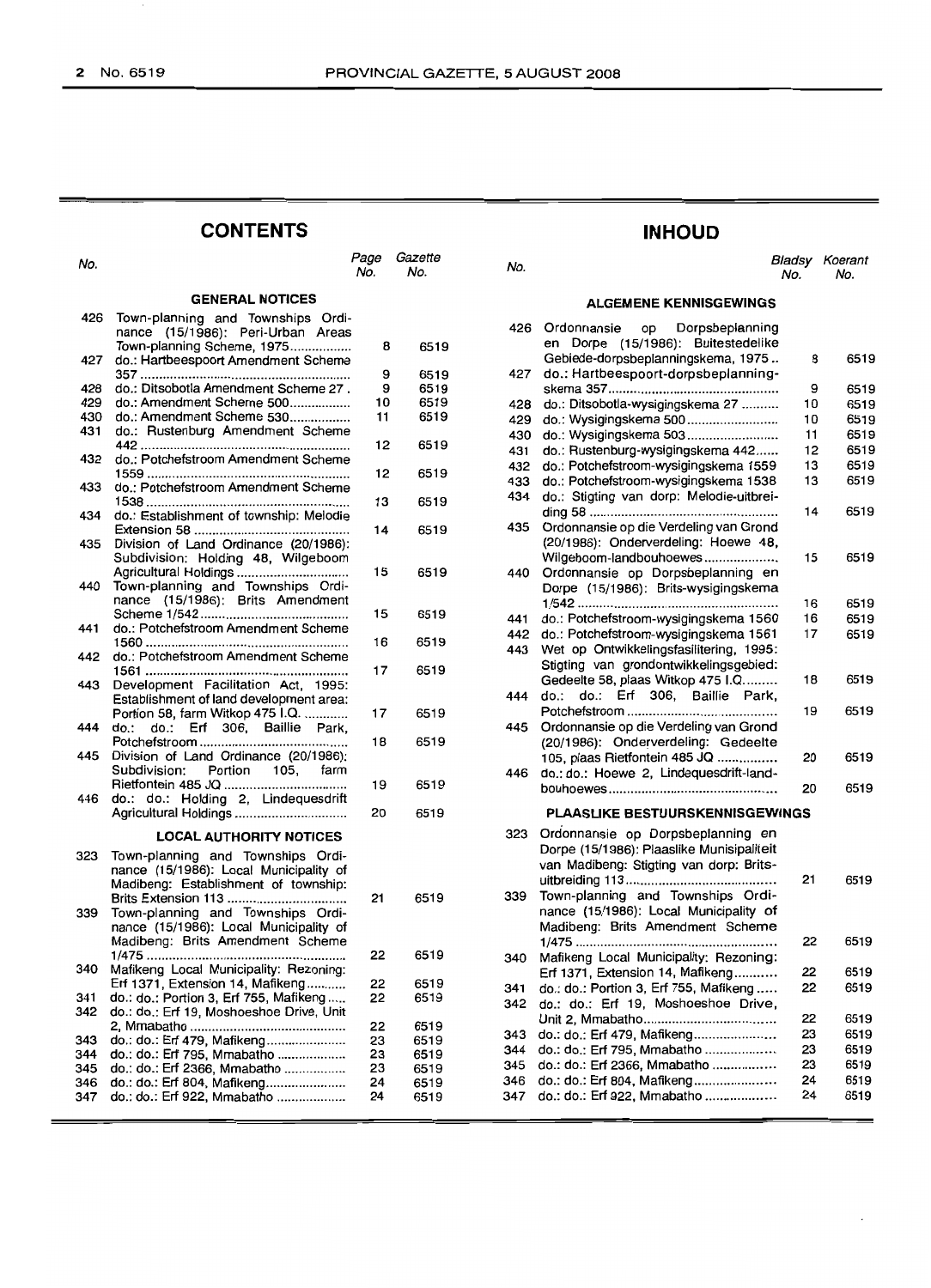| <b>IMPORTANT NOTICE</b>                                                                                                                                       |                                        |  |  |  |
|---------------------------------------------------------------------------------------------------------------------------------------------------------------|----------------------------------------|--|--|--|
| The                                                                                                                                                           |                                        |  |  |  |
| <b>North West Province Provincial Gazette Function</b>                                                                                                        |                                        |  |  |  |
| will be transferred to the                                                                                                                                    |                                        |  |  |  |
| <b>Government Printer</b> in Pretoria                                                                                                                         |                                        |  |  |  |
|                                                                                                                                                               |                                        |  |  |  |
| as from 1 February 2006                                                                                                                                       |                                        |  |  |  |
| <b>NEW PARTICULARS ARE AS FOLLOWS:</b>                                                                                                                        |                                        |  |  |  |
| <b>Physical address:</b>                                                                                                                                      | <b>Postal address:</b>                 |  |  |  |
| <b>Government Printing Works</b><br>149 Bosman Street<br>Pretoria                                                                                             | Private Bag X85<br>Pretoria<br>0001    |  |  |  |
| New contact persons: Louise Fourie Tel.: (012) 334-4686<br>Mrs H. Wolmarans Tel.: (012) 334-4591                                                              |                                        |  |  |  |
| Fax number: (012) 323-8805                                                                                                                                    |                                        |  |  |  |
| <b>E-mail addresses:</b><br>hester.wolmarans@gpw.gov.za                                                                                                       |                                        |  |  |  |
| louis.fourie@gpw.gov.za                                                                                                                                       |                                        |  |  |  |
| <b>Contact persons for subscribers:</b>                                                                                                                       |                                        |  |  |  |
|                                                                                                                                                               | Mrs S. M. Milanzi Tel.: (012) 334-4734 |  |  |  |
|                                                                                                                                                               | Mrs J. Wehmeyer Tel.: (012) 334-4753   |  |  |  |
|                                                                                                                                                               | Fax.: (012) 323-9574                   |  |  |  |
| This phase-in period is to commence from 1 February 2006 (suggest date of advert)<br>and notice comes into operation as from 1 February 2006.                 |                                        |  |  |  |
| Subscribers and all other stakeholders are advised to send their advertisements<br>directly to the Government Printing Works, 7 days before publication date. |                                        |  |  |  |

In future, adverts have to be paid in advance before being published in the Gazette.

AWIE VAN ZVL Advertising Manager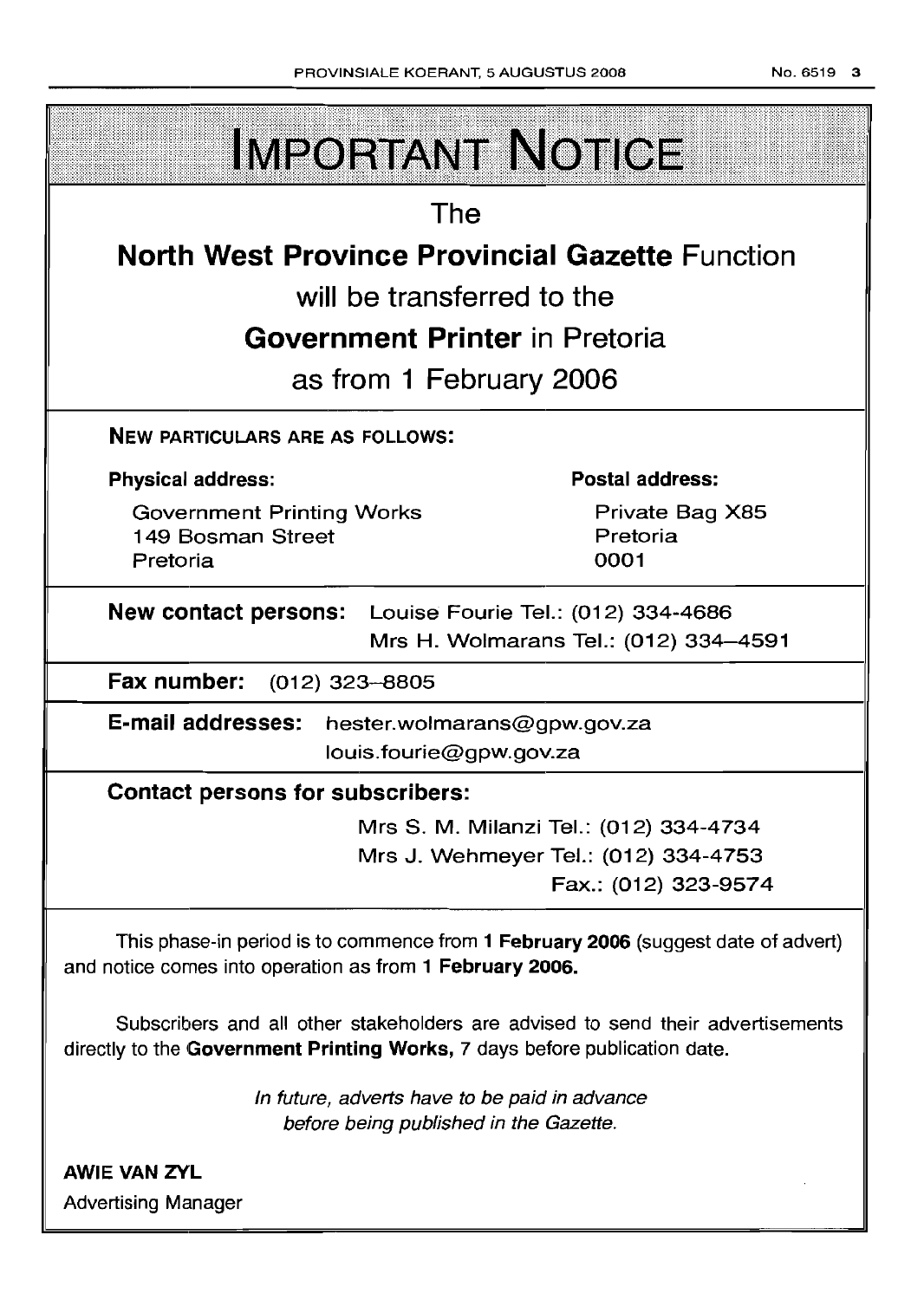| IT IS THE CLIENTS RESPONSIBILITY TO ENSURE THAT THE CORRECT AMOUNT IS PAID |
|----------------------------------------------------------------------------|
| AT THE CASHIER OR DEPOSITED INTO THE GOVERNMENT PRINTING WORKS BANK        |
| ACCOUNT AND ALSO THAT THE REQUISITION/COVERING LETTER TOGETHER WITH        |
| THE ADVERTISEMENTS AND THE PROOF OF DEPOSIT REACHES THE GOVERNMENT         |
| PRINTING WORKS IN TIME FOR INSERTION IN THE PROVINCIAL GAZETTE.            |

**No ADVERTISEMENTS WILL BE PLACED WITHOUT PRIOR PROOF OF PRE-PAYMENT.**

# '/4 page **R 187.37** Letter Type: Arial Size: 10 Line Spacing: At: Exactly 11pt '/4 page **R 374.75** Letter Type: Arial Size: 10 Line Spacing: At: Exactly 11pt **A PRICE INCREASE OF 8,5% WILL BE EFFECTIVE ON ALL TARIFFS FROM 1** MAY 2008 '/4 page **R 562.13** Letter Type: Arial Size: 10 Line Spacing: At: Exactly 11pt '/4 page **R 749.50** Letter Type: Arial Size: 10

Line Spacing: At: Exactly 11pt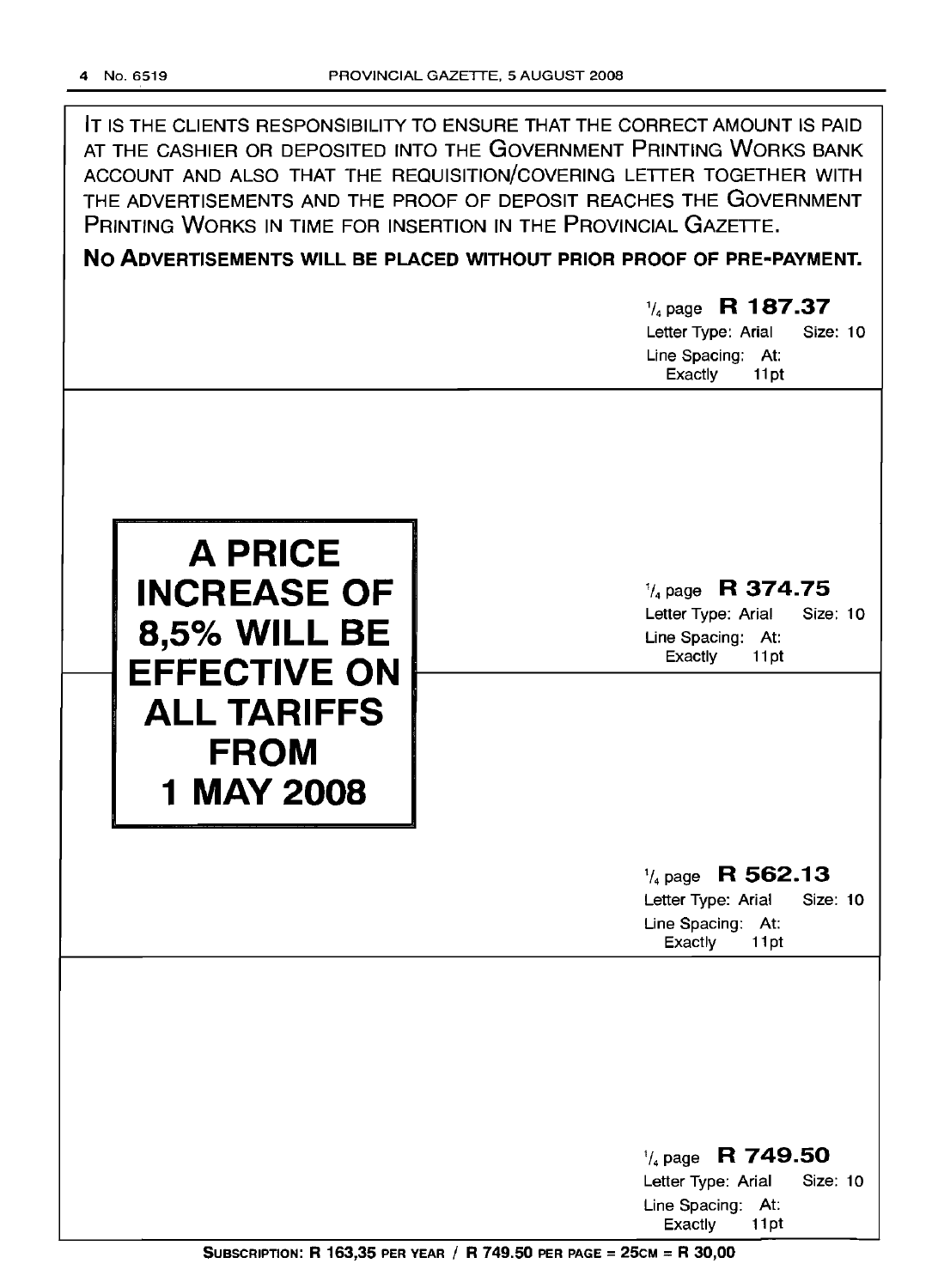

(2) erroneous classification of a notice, or the placement of such notice in any section or under any heading other than the section or heading stipulated by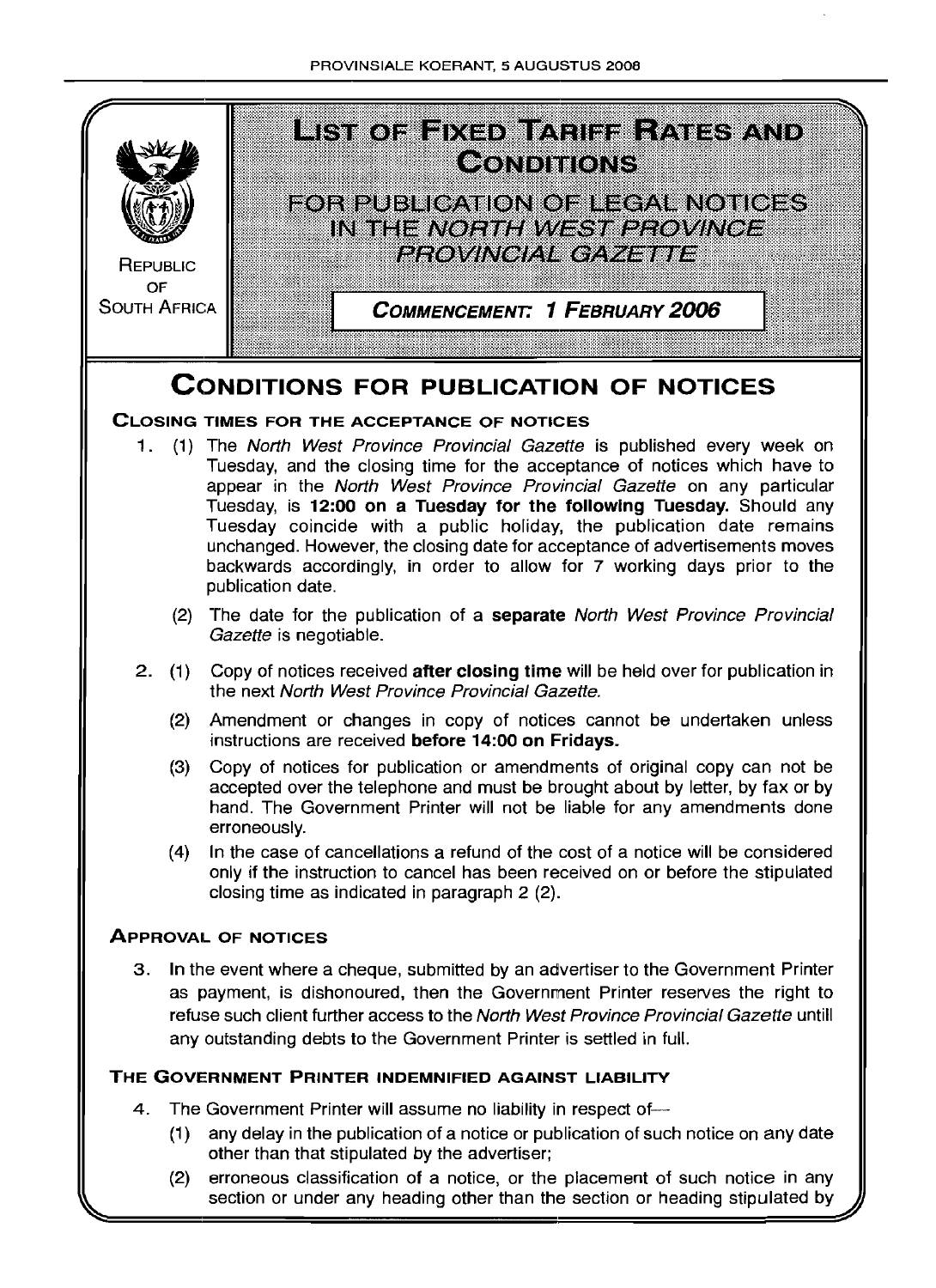- r (3) any editing, revision, omission, typographical errors or errors resulting from faint or indistinct copy.
- (4) The Government Printing Works is not responsible for any amendments.

#### LIABILITY OF ADVERTISER

5. Advertisers will be held liable for any compensation and costs arising from any action which may be instituted against the Government Printer in consequence of the publication of any notice.

### **COPY**

- 6. Copy of notices must be typed on one side of the paper only and may not constitute part of any covering letter or document.
- 7. At the top of any copy, and set well apart from the notice, the following must be stated:

Where applicable

- (1) The heading under which the notice is to appear.
- (2) The cost of publication applicable to the notice, in accordance with the "Word Count Table".

### PAYMENT OF COST

- 9. With effect from 1 April 2005 no notice will be accepted for publication unless the cost of the insertion(s) is prepaid in CASH or by CHEQUE or POSTAL ORDERS. It can be arranged that money can be paid into the banking account of the Government Printer, in which case the deposit slip accompanies the advertisement before publication thereof.
- 10. (1) The cost of a notice must be calculated by the advertiser in accordance with the word count table.
	- (2) Where there is any doubt about the cost of publication of a notice, and in the case of copy, an enquiry, accompanied by the relevant copy, should be addressed to the Advertising Section, Government Printing Works, Private Bag X85, Pretoria, 0001 [Fax: (012) 323-8805], before publication.
- 11 . Overpayment resulting from miscalculation on the part of the advertiser of the cost of publication of a notice will not be refunded, unless the advertiser furnishes adequate reasons why such miscalculation occurred. In the event of underpayments, the difference will be recovered from the advertiser, and the notice(s) will not be published until such time as the full cost of such publication has been duly paid in cash or by cheque or postal orders, or into the banking account.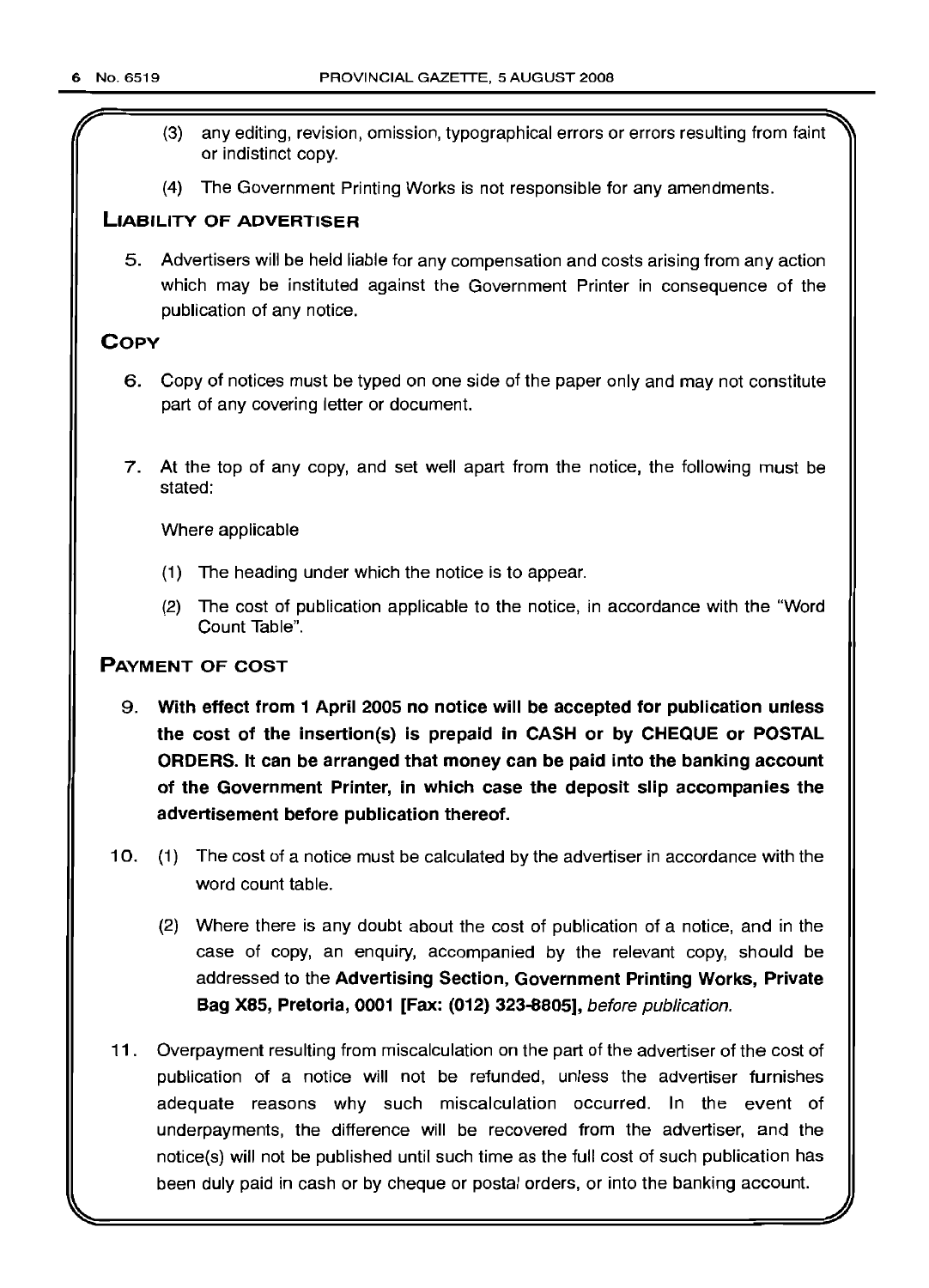12. In the event of a notice being cancelled, a refund will be made only if no cost regarding the placing of the notice has been incurred by the Government Printing Works. 13. The Government Printer reserves the right to levy an additional charge in cases where notices, the cost of which has been calculated in accordance with the Word Count Table, are subsequently found to be excessively lengthy or to contain overmuch or complicated tabulation. PROOF OF PUBLICATION 14. Copies of the North West Province Provincial Gazette which may be required as proof of publication, may be ordered from the Government Printer at the ruling price. The Government Printer will assume no liability for any failure to post such North West Province Provincial Gazette(s) or for any delay in despatching it/them. **GOVERNMENT PRINTERS BANK ACCOUNT PARTICULARS** Bank: Account No.: Branch code: ABSA BOSMAN STREET 4057114016 632005

Reference No.: 00000050

Fax No.: (012) 323 8805 and (012) 323 0009

### Enquiries:

| Mrs. L. Fourie    | Tel.: (012) 334-4686 |
|-------------------|----------------------|
| Mrs. H. Wolmarans | Tel.: (012) 334-4591 |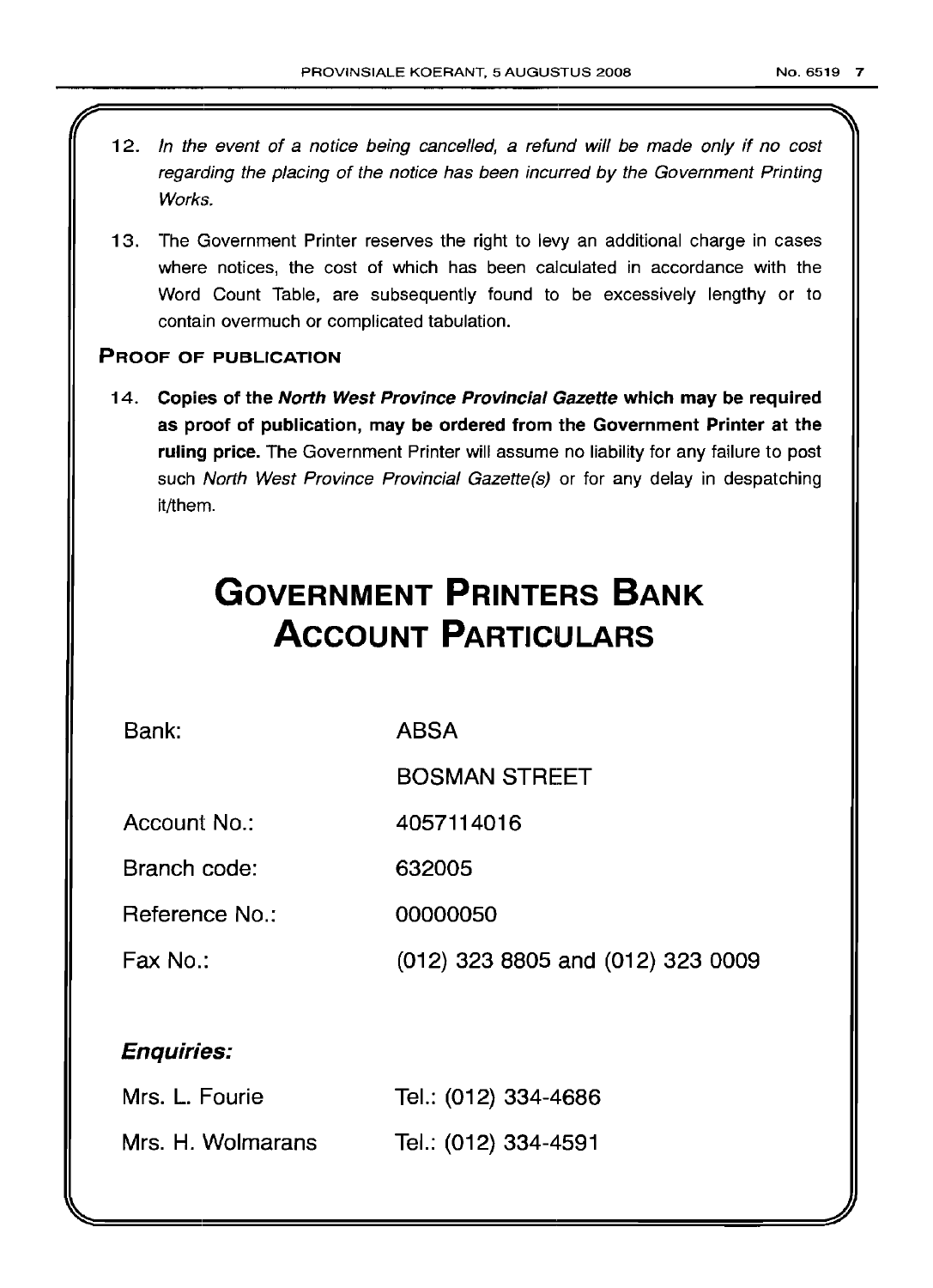## **GENERAL NOTICES • ALGEMENE KENNISGEWINGS**

#### **NOTICE 426 OF 2008**

#### **PERI-URBAN AREAS TOWN-PLANNING SCHEME 1975**

NOTICE OF APPLICATION FOR AMENDMENT OF TOWN-PLANNING SCHEME IN TERMS OF SECTION 56 (1) (b) (i) OF THE TOWN-PLANNING AND TOWNSHIPS ORDINANCE, 1986 (ORDINANCE 15 OF 1986)

I, Peter John Dacomb, of the firm Planpractice Town Planners, being the authorised agent of the registered owner of Erven 440; 441; 444 up to and including 447; 449 up to and including 451; 454; 467; 468; 472; 484 up to and including 486; 488 up to and including 494; 498 up to and including 504; 512; 513; 516 up to and to and including 527; 529; 530; 532 up to and including 534; 536; 538 and 539 in the Township known as Bushveld View Extension 12, hereby give notice in terms of the provisions of section 56 (1) (b) (i) of the Town-planning and Townships Ordinance, 1986 (Ordinance 15 of 1986), that I have applied to the Local Municipality of Madibeng for the amendment of the Peri-Urban Areas Town-planning Scheme, 1975, by the rezoning of the above-mentioned properties, from "Residential 1" (1 dwelling unit per erf) to "Special" for two dwelling units per erf.

Particulars of the application will lie for inspection during normal office hours at the office of the Executive Director: Economic Development and Planning Department, Townplanning Division, Fourth Floor, Room 408, Van Velden Street, Brits, for a period of 28 days from 29 July 2008.

Objections to or representations in respect of the application must be lodged with or made in writing to the Acting General Manager: Economy Development and Planning Department, Townplanning Division, at the above address or at PO Box 106, Brits, 0250, within a period of 28 days from 22 July 2008.

Date of first publication: 29 July 2008.

Date of second publication: 5 August 2008.

Particulars of applicant: PlanPractice Townplanners, PO Box 35895, Menlo Park, 0102. Tel: (012) 362-1741. Fax: (012) 362-0983. .**- .**

#### **KENNISGEWING 426 VAN 2008**

#### **BUITESTEDELIKE GEBIEDE DORPSBEPLANNINGSKEMA, 1975**

KENNISGEWING VAN AANSOEK OM WYSIGING VAN DORPSBEPLANNINGSKEMA INGEVOLGE ARTIKEL 56 (1) (b) (i) VAN DIE ORDONNANSIE OP DORPSBEPLANNING EN DORPE, 1986 (ORDONNANSIE 15 VAN 1986)

Ek, Peter John Dacomb, van die firma Planpraktyk Stadsbeplanners, synde die gemagtigde agent van die eienaar van Erwe 440; 441; 444 tot en met en insluitend 447; 449 tot en met en insluitend 451; 454; 467; 468; 472; 484 en met en insluitend 486; 488 tot en met en insluitend 494; 498 en met en insluitend 504; 512; 513; 516 tot en met en insluitend 527; 529; 530; 532 tot en met en insluitend 534; 536; 538 en 539 tot en met insluitend 534; 536; 538 en 539 van die Dorp bekend as Bushveld View Uitbreiding 12, gee hiermee ingevolge die bepalings van artikel 56 (1) (b) (i) van die Ordonnansie op Dorpsbeplanning en Dorpe, 1986 (Ordonnansie 15 van 1986) kennis dat ek by die Plaaslike Munisipaliteit van Madibeng aansoek gedoen het vir die wysiging van die Buitestedelike Gebiede Dorpsbeplanningskema, 1975, deur die hersonering van bogenoemde eiendomme, vanaf "Residensieel 1" (1 woonhuis per ert) na "Spesiaal" twee wooneenhede per ert.

Besonderhede van die aansoek lê ter insae gedurende gewone kantoorure by die kantoor van die Uitvoerende Direkteur: Ekonomiese Ontwikkeling en Beplannings Departement, Stadsbeplanningsafdeling, Vierde Vloer, Kamer 408, Van Veldenstraat, Brits, vir 'n tydperk van 28 dae vanaf 29 Julie 2008.

Besware teen of vertoë ten opsigte van die aansoek moet binne 28 dae vanaf 22 Julie 2008 skriftelik tot die Waarnemende Algemene Bestuurder: Ekonomiese Ontwikkeling en Beplanningsdepartment, Afdeling Stedelike Beplanning, by bovermelde adres of by Posbus 106, Brits, 0250, gerig word.

Datum van eerste publikasie: 29 Julie 2008.

Datum van Tweede publikasie: 5 Augustus 2008

Besonderhede van die applikant: PlanPraktyk Stadsbeplanners, Posbus 35895, Menlo Park. Tel (012) 362-1741. Fax (012) 362-0983.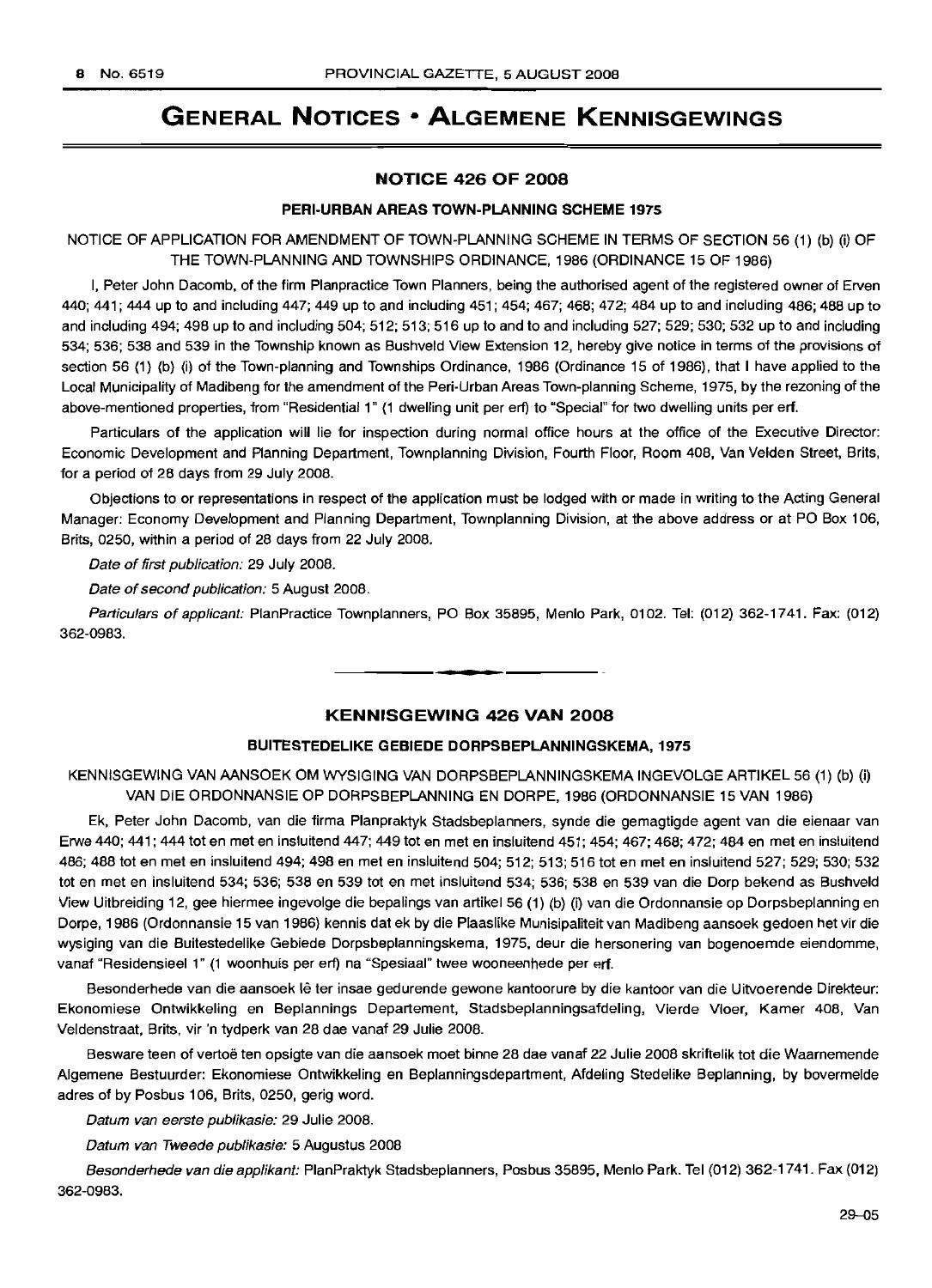#### **NOTICE 427 OF 2008**

NOTICE OF APPLICATION FOR AMENDMENT OF TOWN-PLANNING SCHEME IN TERMS OF SECTION 56 (1) (b) (ii) OF THE TOWN-PLANNING AND TOWNSHIPS ORDINANCE, 1986 (ORDINANCE 15 OF 1986)

#### **HARTBEESPOORT AMENDMENT SCHEME 357**

I, Jeff de Klerk, beinq the authorised agent of the owner of Erven Re/840 and 1/840, Schoemansville Extension, hereby give notice in terms of the provisions of section 56 (1) (b) (ii) of the Town-planning and Townships Ordinance, 1986, that I have applied to the Local Municipality of Madibeng for the amendment of the town planning scheme known as Hartbeespoort Townplanning Scheme, 1993, by the rezoning of the property described above, situated at 98 and 100 Karel Street, Schoemansville, from "Residential 1" to "Special" for dwelling units with a maximum height of 2 storeys, coverage 60%, FAR of 1,2 and a combined maximum of 7 units.

Particulars of the application will lie for inspection during normal office hours at the Municipal Offices, Van Velden Street, Brits, for a period of 28 days from 29 July 2008.

Objections to or representations in respect of the application must be lodged with or made in writing to the Municipal Manager, at the above address or at PO Box 106, Brits, 0250, within a period of 28 days from 29 July 2008.

Address of authorised agent: PO Box 105, Ifafi, 0260. Tel (012) 259-1688.

#### **KENNISGEWING 427 VAN 2008**

**-**

KENNISGEWING VAN AANSOEK OM WYSIGING VAN DORPSBEPLANNINGSKEMA INGEVOLGE ARTIKEL 56 (1) (b) (Ii) VAN DIE ORDONNANSIE OP DORPSBEPLANNING EN DORPE, 1986 (ORDONNANSIE 15 VAN 1986)

#### **HARTBEESPOORT WYSIGINGSKEMA 357**

Ek, Jeff de Klerk, synde die gemagtigde agent van die eienaar van Erwe Re/840 en 1/840, Schoemansville Uitbreiding, gee hiermee ingevolge artikel 56 (1) (b) (ii) van die Ordonnansie op Dorpsbeplanning en Dorpe, 1986, kennis dat ek by die Plaaslike Munisipaliteit van Madibeng aansoek gedoen het om die wysiging van die dorpsbeplanningskema bekend as Hartbeespoort Dorpsbeplanningskema, 1993, deur die hersonering van die eiendom hierbo beskryf, gelee te Karelstraat 98 en 100, Schoemansville, vanaf "Residensieel 1" na "Spesiaal" vir wooneenhede met 'n maksimum hoogte van 2 verdiepings, dekking van 60%, VRV van 1,2, en 'n gekombineerde maksimum van 7 eenhede.

Besonderhede van die aansoek lê ter insae gedurende gewone kantoorure by die Munisipale Kantore, Van Veldenstraat, Brits, vir 'n tydperk van 28 dae vanaf 29 Julie 2008.

Besware of vertoë ten opsigte van die aansoek moet binne 'n tydperk van 28 dae vanaf 29 Julie 2008 skriftelik by of tot die Munisipale Bestuurder by bovermelde adres of by Posbus 106, Brits, 0250, ingedien word.

Adres van gemagtigde agent: Posbus 105, Ifafi, 0260. Tel (012) 259-1688.

29-05

#### **NOTICE 428 OF 2008**

NOTICE OF APPLICATION FOR AMENDMENT OF TOWN-PLANNING SCHEME IN TERMS OF SECTIION 56 (1) (b) (i) OF THE TOWN-PLANNING AND TOWNSHIPS ORDINANCE, 1986 (ORDINANCE 15 OF 1986)

#### **DITSOBOTLA AMENDMENT SCHEME 27**

I, C.M. Grobbelaar, the owner of Portion 1 of Erf 479, Lichtenburg, hereby give notice in terms of section 56 (1) (b) (i) of the Town-planning and Townships Ordinance, 1986, that I have applied to the Ditsobotla Local Municipality for the amendment of the town planning scheme known as Ditsobotla Town-planning Scheme, 2007, by the rezoning of the property described above, situated at 4 Sixth Street, Lichtenburg, from "Residential 1" to "Residential 2" for the development of Town Houses.

Particulars of the application will lie for inspection during normal office hours at the office of the Municipal Manager, Room 4, from 29 JUly 2008.

Objections to or representations in respect of the application must be lodged with or made in writing to the Municipal Manager, at the above address or at PO Box 7, Lichtenburg, 2740, within a period of 28 days from 29 July 2008.

Address of Applicants: PO Box 137, Coligny, 2725.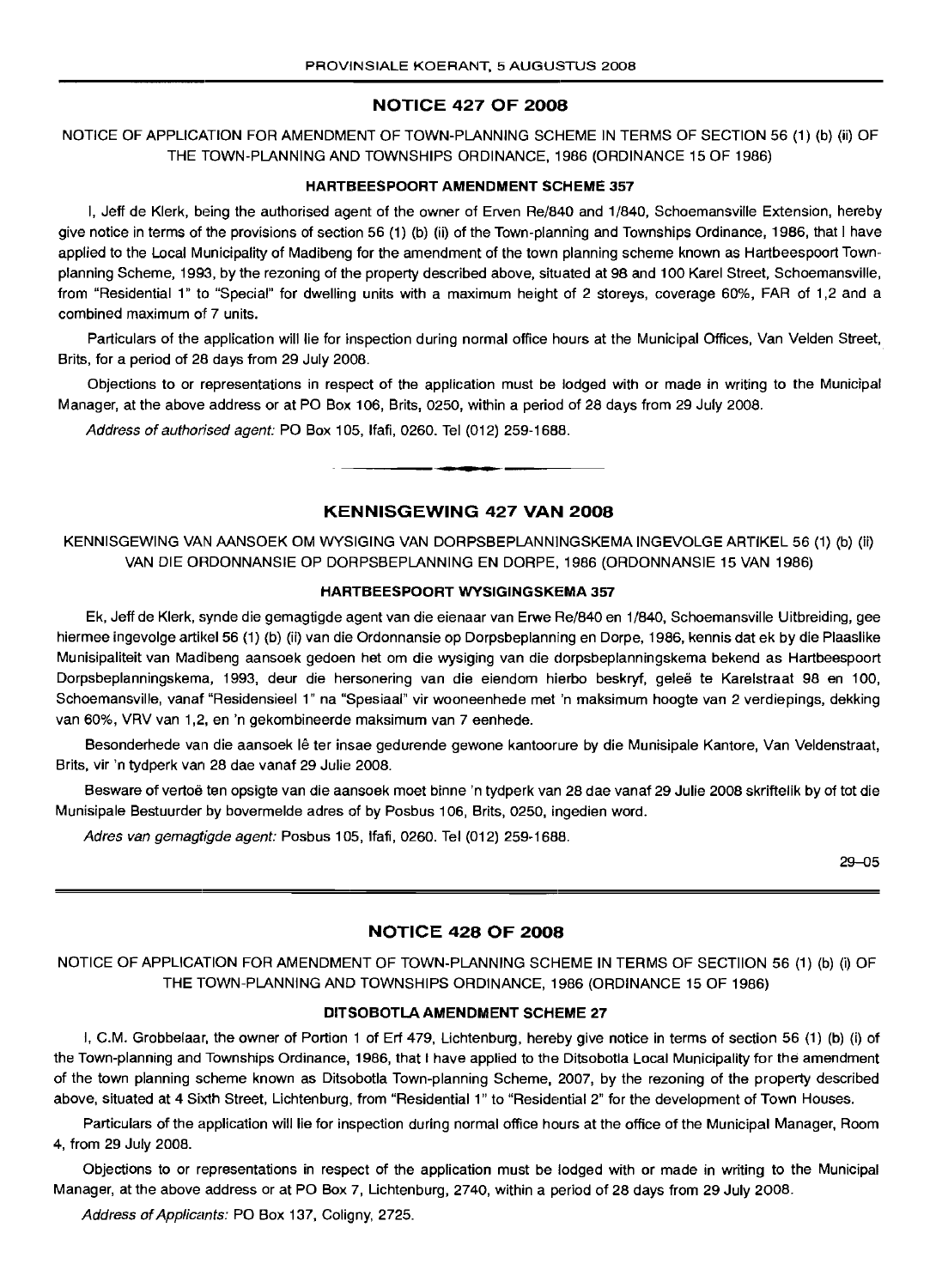#### **KENNISGEWING 428 VAN 2008**

KENNISGEWING VAN AANSOEK OM WYSIGING VAN DORPSBEPLANNINGSKEMA INGEVOLGE ARTIKEL 56 (1) (b) (i) VAN DIE ORDONNANSIE OP DORPSBEPLANNING EN DORPE, 1986 (ORDONNANSIE 15 VAN 1986)

#### **DITSOBOTLA WYSIGINGSKEMA 27**

Ek, C. M. Grobbelaar, die eienaar van Gedeelte 1 van Erf 479, Lichtenburg, gee hiermee ingevolge artikel 56 (1) (b) (i) van die Ordonnansie op Dorpsbeplanning en Darpe, 1986, kennis dat ek by die Ditsobotla Plaaslike Munisipaliteit aansoek gedoen het om die wysiging van die dorpbeplanningskema bekend as Ditsobotla Dorpsbeplanningskema, 2007, deur die hersonering van die eiendom hierbo beskryf, geleë te Sesdestraat 4, Lichtenburg, van "Residensieel 1" na "Residensieel 2" vir die ontwikkeling van Woon Eenhede.

Besonderhede van die aansoek lê ter insae gedurende gewone kantoorure by die kantoor van die Munisipale Bestuurder, Kamer 4, Eerste Vloer, Burgersentrum, h/V Dr. Nelson Mandelaweg en Transvaalstraat, Lichtenburg, Tel. No. (018) 632-5051, vir 'n tydperk van 28 dae vanaf 29 Julie 2008.

Besware teen of vertoë ten opsigte van die aansoek moet binne 'n tydperk van 28 dae vanaf 29 Julie 2008 skriftelik by of tot die Munisipale Bestuurder by bovermelde adres of by Posbus 7, Lichtenburg, 2740, ingedien of gerig ward.

Adres van applikant: Posbus 137, Coligny, 2725.

29-05

#### **NOTICE 429 OF 2008**

NOTICE OF APPLICATION FOR AMENDMENT OF TOWN-PLANNING SCHEME IN TERMS OF SECTION 56 (1) (b) (i) OF THE TOWN-PLANNING AND TOWNSHIPS ORDINANCE, 1986 (ORDINANCE 15 OF 1986)

#### **RUSTENBURG LAND USE MANAGEMENT SCHEME, 2005**

#### **AMENDMENT SCHEME 500**

Maxim Planning Solutions, being the authorised agent of the owner of Portion 6 of Erf 1086, Rustenburg, hereby gives notice in terms of section 56 (1) (b) (i) of the Town-planning and Townships Ordinance, 1986, that we have applied to the Rustenburg Local Municipality for the amendment of the town-planning scheme known as Rustenburg Land Use Management Scheme, 2005 by the rezoning of the property described above, situated at 152A Klopper Street, from "Residential 1" to "Special" for the purposes of offices and medical consulting rooms.

Particulars of the application will lie for inspection during normal office hours at the office of the Director Planning and Development, Room 313, Missionary Mpheni House, c/o Beyers Naude and Nelson Mandela Drive, Rustenburg, for the period of 28 days from 29 July 2008.

Objections to or representations in respect of the application must be lodged with or made in writing to the Municipal Manager at the above address or at P.O. Box 16, Rustenburg, 0300, within a period of 28 days from 29 July 2008.

Address of authorised agent: Maxim Planning Solutions, 37 Von Wielligh Street, Rustenburg; P.O. Box 21114, Proteapark, 0305. Tel: (014) 592-9489. (2/1135).

#### **KENNISGEWING 429 VAN 2008**

**•**

KENNISGEWING VAN AANSOEK OM WYSIGING VAN DORPSBEPLANNINGSKEMA INGEVOLGE ARTIKEL 56 (1) (b) (i) VAN DIE ORDONNANSIE OP DORPSBEPLANNING EN DORPE, 1986 (ORDONNANSIE 15 VAN 1986)

#### **RUSTENBURG LAND USE MANAGEMENT SCHEME, 2005**

#### **WYSIGINGSKEMA 500**

Maxim Planning Solutions, synde die gemagtigde agent van die eienaar van Gedeelte 6 van Erf 1086, Rustenburg, gee hiermee ingevolge artikel 56 (1) (b) (i) van die Ordonnansie op Dorpsbeplanning en Dorpe, 1986, kennis dat ons by die Rustenburg Plaaslike Munisipaliteit aansoek gedoen het om die wysiging van die Dorpsbeplanningskema bekend as Rustenburg Land Use Management Scheme, 2005, deur die hersonering van die eiendom hierbo beskryf, geleë te Klopperstraat 152A, Rustenburg, vanaf "Residensieel 1" na "Spesiaal" vir die doeleindes van kantore en mediese spreekkamers.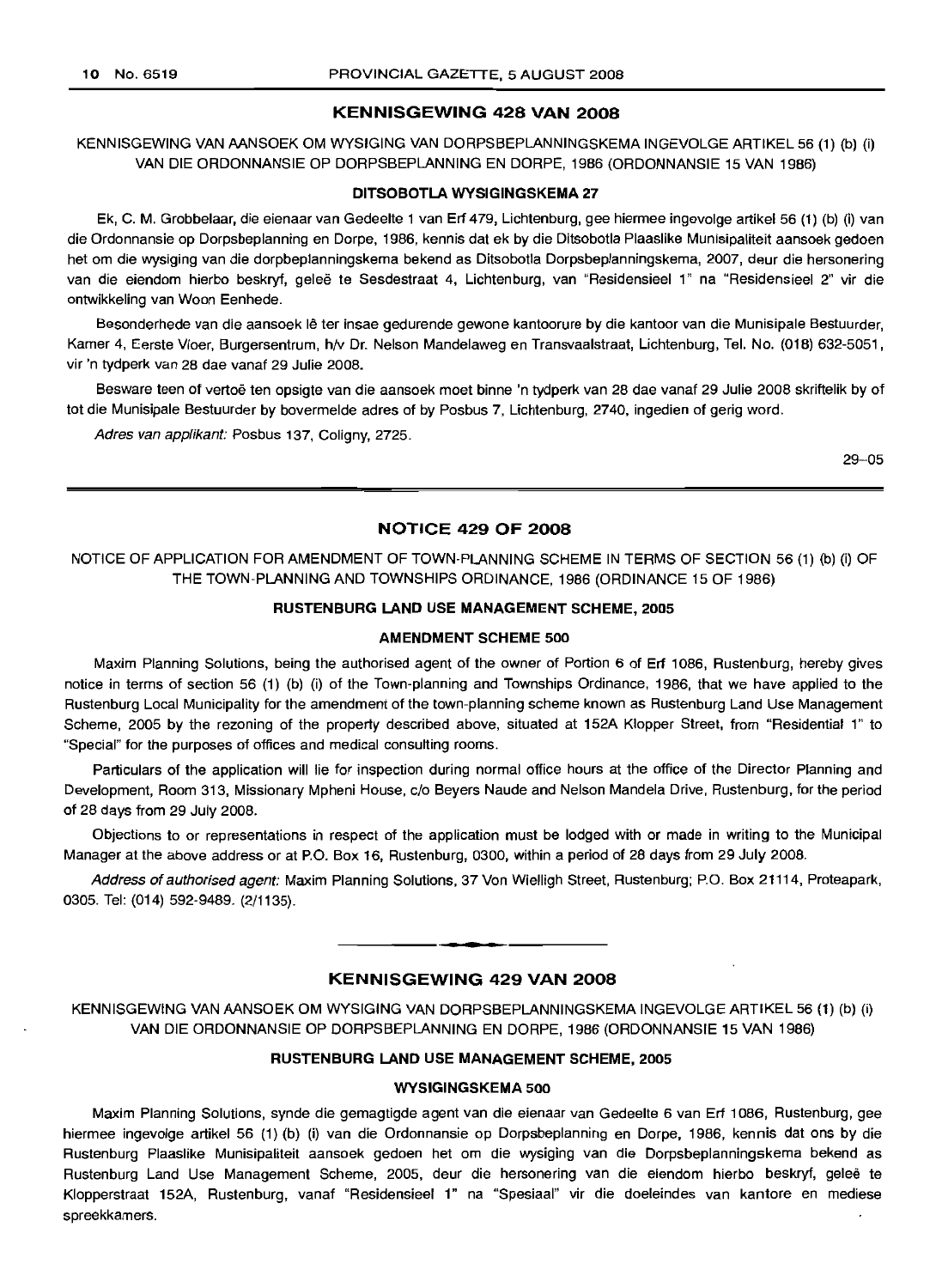Besonderhede van die aansoek lê ter insae gedurende gewone kantoorure by die kantoor van die Direkteur Beplanning en Ontwikkeling, Kamer 313, Missionary Mpheni House, h/v Beyers Naude en Nelson Mandelarylaan, Rustenburg, vir 'n tydperk van 28 dae vanaf 29 Julie 2008.

Besware teen of vertoë ten opsigte van die aansoek moet binne 'n tydperk van 28 dae vanaf 29 Julie 2008 skriftelik by of tot die Munisipale Bestuurder by bovermelde adres of by Posbus 16, Rustenburg, 0300, ingedien of gerig word.

Adres van gemagtigde agent: Maxim Planning Solutions, Von Wiellighstraat 37, Rustenburg; Posbus 21114, Proteapark, 0305. Tel: (014) 592-9489. (2/1135).

29-05

#### **NOTICE 430 OF 2008**

NOTICE OF APPLICATION FOR AMENDMENT OF TOWN-PLANNING SCHEME IN TERMS OF SECTION 56 (1) (b) (i) OF THE TOWN-PLANNING AND TOWNSHIPS ORDINANCE, 1986 (ORDINANCE 15 OF 1986)

#### **RUSTENBURG LAND USE MANAGEMENT SCHEME, 2005**

#### **AMENDMENT SCHEME 503**

Maxim Planning Solutions, being the authorised agent of the owner of Portion 3 of Erf 1183, Rustenburg, and the Remaining Extent of Portion 1 of Erf 1183, Rustenburg, hereby gives notice in terms of section 56 (1) (b) (i) of the Town-planning and Townships Ordinance, 1986, that we have applied to the Rustenburg Local Municipality for the amendment of the townplanning scheme known as Rustenburg Land Use Management Scheme, 2005, by the rezoning of the property described above, situated at 169A Kerk Street, Rustenburg, from "Residential 2" to "Special" for the purposes of offices and 171 Kerk Street, Rustenburg, from "Residential 1" to Special" for the purposes of offices, with subsequent consolidation of the erven.

Particulars of the application will lie for inspection during normal office hours at the office of the Director Planning and Development, Room 313, Missionary Mpheni House, c/o Beyers Naude and Nelson Mandela Drive, Rustenburg for the period of 28 days from 29 July 2008.

Objections to or representations in respect of the application must be lodged with or made in writing to the Municipal Manager at the above address or at P.O. Box 16, Rustenburg, 0300 within a period of 28 days from 29 July 2008.

Address of authorised agent: Maxim Planning Solutions, 37 Von Wielligh Street, Rustenburg; P.O. Box 21114, Proteapark, 0305. Tel: (014) 592-9489. (2/1137).

#### **KENNISGEWING 430 VAN 2008**

**- .**

KENNISGEWING VAN AANSOEK OM WYSIGING VAN DORPSBEPLANNINGSKEMA INGEVOLGE ARTIKEL 56 (1) (b) (i) VAN DIE ORDONNANSIE OP DORPSBEPLANNING EN DORPE, 1986 (ORDONNANSIE 15 VAN 1986)

#### **RUSTENBURG LAND USE MANAGEMENT SCHEME, 2005**

#### **WYSIGINGSKEMA 503**

Maxim Planning Solutions, synde die gemagtigde agent van die eienaar van Gedeelte 3 van Erf 1183, Rustenburg, en die Resterende Gedeelte van Gedeelte 1 van Erf 1183, Rustenburg, gee hiermee ingevolge artikel 56 (1) (b) (i) van die Ordonnansie op Dorpsbeplanning en Dorpe, 1986, kennis dat ons by die Rustenburg Plaaslike Munisipaliteit aansoek gedoen het om die wysiging van die dorpsbeplanningskema bekend as Rustenburg Land Use Management Scheme, 2005, deur die hersonering van die eiendom hierbo beskryf, geleë te Kerkstraat 169A, Rustenburg, vanaf "Residensieel 2" na "Spesiaal" vir die doeleindes van kantore en Kerkstraat 171, Rustenburg, vanaf "Residensieel 1" na "Spesiaal" vir die doeleindes van kantore, met daaropvolgende konsolidasie.

Besonderhede van die aansoek lê ter insae gedurende gewone kantoorure by die kantoor van die Direkteur Beplanning en Ontwikkeling, Kamer 313, Missionary Mpheni House, h/v Beyers Naude en Nelson Mandelarylaan, Rustenburg vir 'n tydperk van 28 dae vanaf 29 Julie 2008.

Besware teen of vertoë ten opsigte van die aansoek moet binne 'n tydperk van 28 dae vanaf 29 Julie 2008 skriftelik by of tot die Munisipale Bestuurder by bovermelde adres of by Posbus 16, Rustenburg, 0300 ingedien of gerig word.

Adres van gemagtigde agent: Maxim Planning Solutions, Von Wiellighstraat 37, Rustenburg; Posbus 21114, Proteapark, 0305. Tel: (014) 592-9489. (2/1137).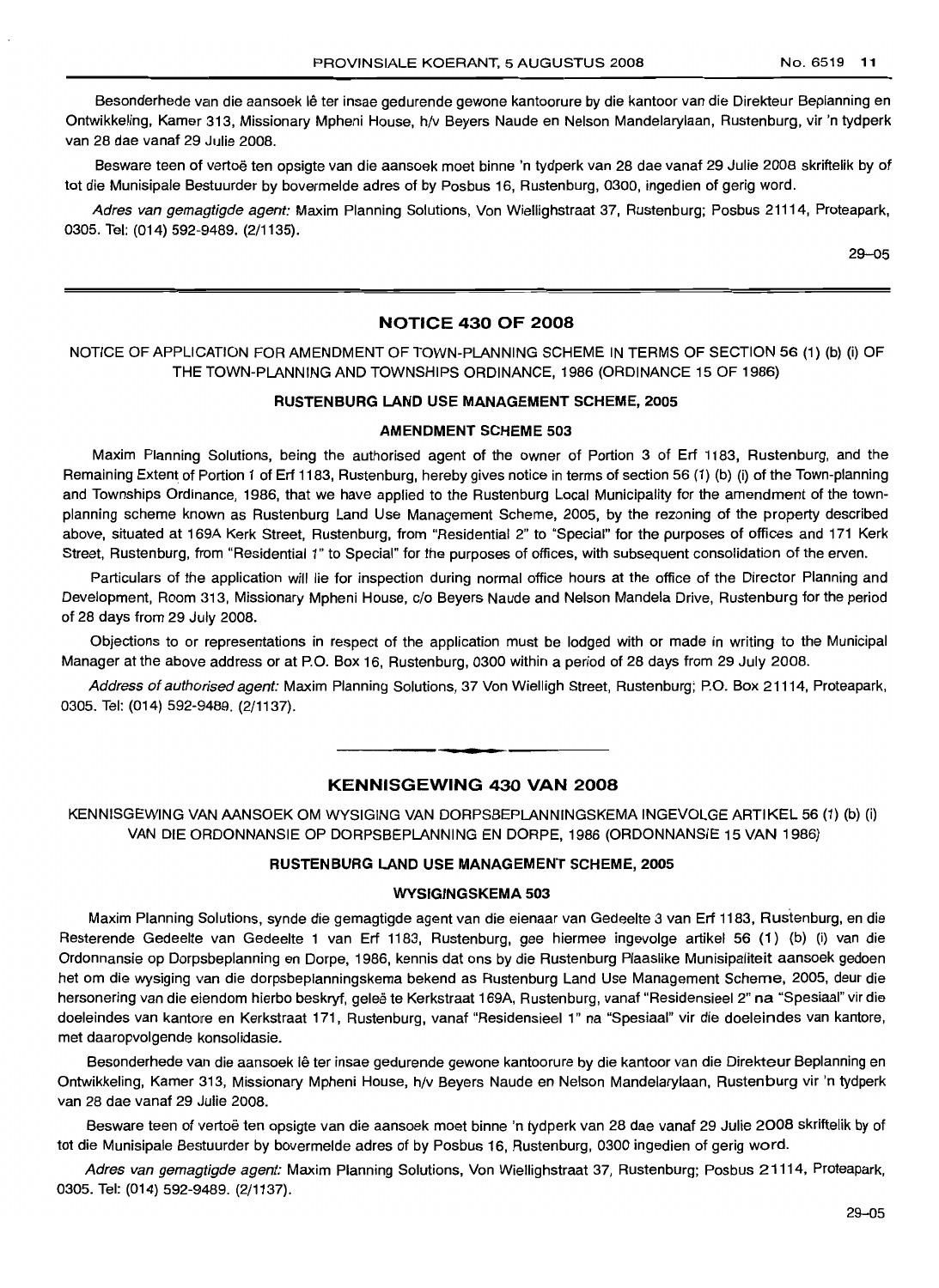#### NOTICE 431 OF 2008

NOTICE OF APPLICATION FOR AMENDMENT OF TOWN-PLANNING SCHEME IN TERMS OF SECTION 56 (1) (b) (i) OF THE TOWN-PLANNING AND TOWNSHIPS ORDINANCE, 1986 (ORDINANCE 15 OF 1986)

#### RUSTENBURG AMENDMENT SCHEME 442

I, Petrus Christiaan Cornelius de Jager, of the firm Towncomp BK 1995/024157/23, being the authorised agent of the owner of Erf 2165, Cashan Extension 20, hereby gives notice in terms of section 56 (1) (b) (i) of the Town-planning and Townships Ordinance, 1986, that I have applied to the Rustenburg Local Municipality for the amendment of the town-planning scheme known as Rustenburg Land Use Management Scheme, 2005 by the rezoning of the property described above, situated at Cuckoo Drive, Rustenburg, from "Recreational" to "Residential 2 with a density of 40 units per hectare" subject to conditions as per Annexure 724.

Particulars of the application will lie for inspection during normal office hours at the office of the Director Planning and Development, Room 319, Missionary Mpheni House, c/o Beyers Naude and Nelson Mandela Drives, Rustenburg for the period of 28 days from 29 July 2008.

Objections to or representations in respect of the application must be lodged with or made in writing to the Director Planning and Developmnt at the above address or at P.O. Box 16, Rustenburg, 0300 within a period of 28 days from 29 July 2008.

Address of owner: Pia Towncomp CC, PO Bocx 20145, Proteapark, 0305. Tel: (014) 533-2950. Fax: (014) 533-3733.

### **•** KENNISGEWING 431 VAN 2008

KENNISGEWING VAN AANSOEK OM WYSIGING VAN DORPSBEPLANNINGSKEMA INGEVOLGE ARTIKEL 56 (1) (b) (i) VAN DIE ORDONNANSIE OP DORPSBEPLANNING EN DORPE, 1986 (ORDONNANSIE 15 VAN 1986)

#### RUSTENBURG WVSIGINGSKEMA 442

Ek, Petrus Christiaan Cornelius de Janger, van die firma Towncomp BK 1995/024157/23, synde die gemagtigde agent van die eienaar van Erf 2165, Cashan Uitbreiding 20, gee hiermee ingevolge artikel 56 (1) (b) (i) van die Ordonnansie op Dorpsbeplanning en Dorpe, 1986, kennis dat ons by die Rustenburg Plaaslike Munisipaliteit aansoek gedoen het om die wysiging van die dorpsbeplanningskema bekend as Rustenburg Land Use Management Scheme, 2005, deur die hersonering van die eiendom hierbo beskryf, geleë te Cuckooweg, Rustenburg, vanaf "Ontspanningsdoeleindes" na "Residensieel 2 met 'n digtheid van 40 eenhede per hektaar", onderhewig aan voorwaardes soos per Bylae 724.

Besonderhede van die aansoek lê ter insae gedurende gewone kantoorure by die kantoor van die Direkteur Beplanning en Ontwikkeling, Kamer 319, Missionary Mpheni House, h/v Beyers Naude- en Nelson Mandelarylaan, Rustenburg vir 'n tydperk van 28 dae vanaf 29 Julie 2008.

Besware teen of vertoë ten opsigte van die aansoek moet binne 'n tydperk van 28 dae vanaf 29 Julie 2008 skriftelik by of tot die Direkteur Beplanning en Ontwikkeling by bovermelde adres of by Posbus 16, Rustenburg, 0300 ingedien of gerig word.

Adres van eienaar: P/a Towncomp CC, Posbus 20145, Proteapark, 0305. Tel: (014) 533-2950. Faks: (014) 533-3733.

29-05

#### NOTICE 432 OF 2008

NOTICE OF APPLICATION FOR AMENDMENT OF THE POTCHEFSTROOM TOWN-PLANNING SCHEME 2004 IN TERMS OF SECTION 56 (1) (b) (i) OF THE TOWN-PLANNING AND TOWNSHIPS ORDINANCE, 1986

#### POTCHEFSTROOM AMENDMENT SCHEME 1559

We, TownScape Planning Solutions, being the authorised agent of the owner of Portion 1 of Erf 1104, Remainder of Erf 1101 and Portion 2 of Erf 1101, Potchefstroom, Registration Division 1.0., Provincve North-West, hereby give notice in terms of section 56 (1) (b) (i) of the Town-planning and Townships Ordinance, 1986, that we have applied to the Tlokwe Local Municipality for the amendment of the town-planning scheme known as the Potchefstroom Town-planning Scheme, 1980 by the rezoning of the erf described above, situated on 45 & 47 Dwars Street and 53 Essellen Street, from "Residential 1" to "Residential 3" with Annexure 1112 for 50% coverage.

Particulars of the application will lie for inspection during normal office hours at the office of the Municipal Manager, Wolmarans Street, for a period of 28 days from 29 July 2008.

Objections to or representations in respect of the application must be lodged with or made in writing to the Town Secretary at the above address or at P.O. Box 113, Potchefstroom, 2520, within a period of 28 days from 29 July 2008.

Address of applicant: TownScape Planningh Solutions, P.O. Box 20831, Noordbrug, 2522. Tel: 082 662 1105. Our Ref: POB78.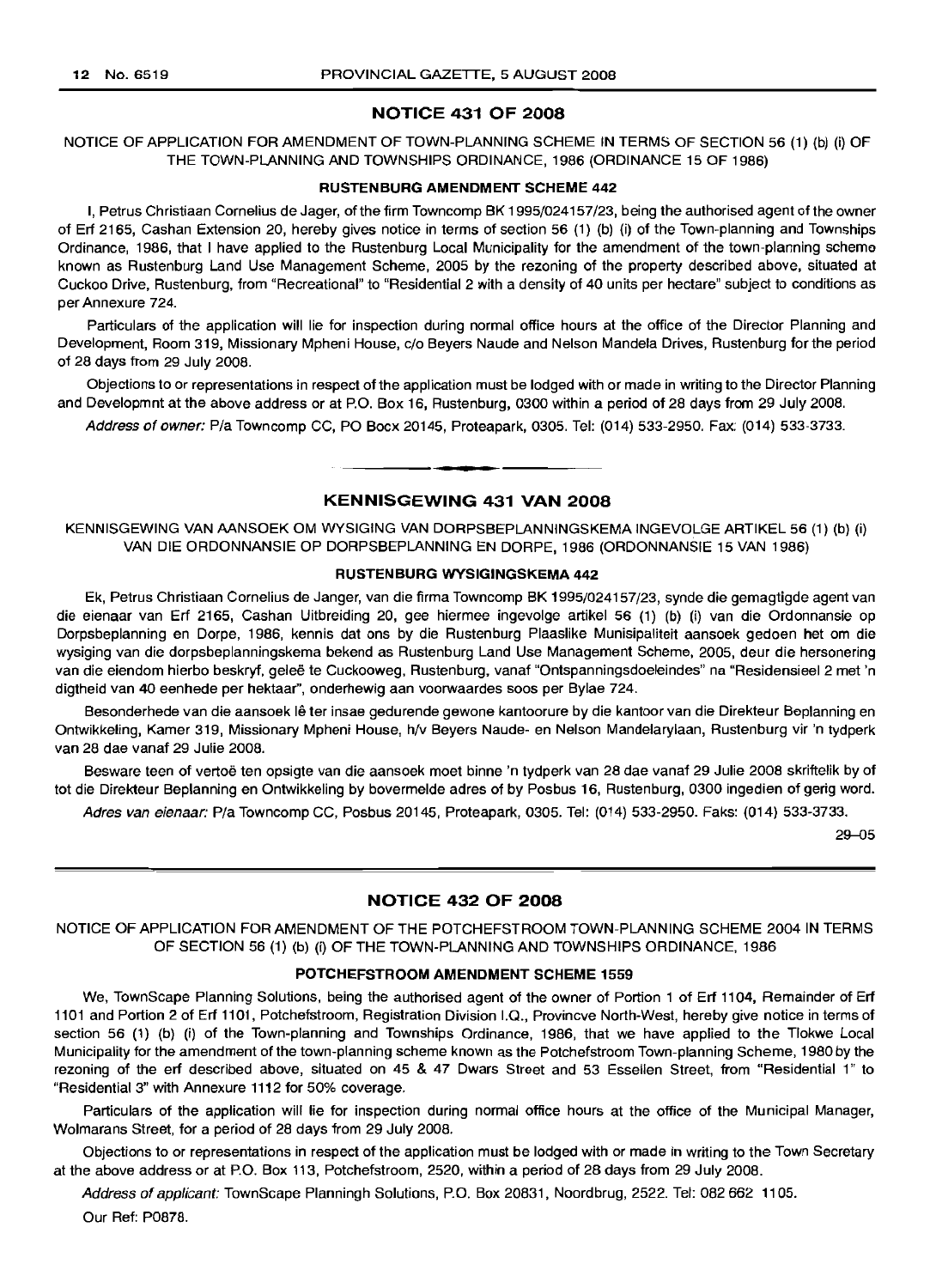#### KENNISGEWING 432 VAN 2008

KENNISGEWING VAN AANSOEK OM WYSIGING VAN DIE POTCHEFSTROOM DORPSBEPLANNINGSKEMA 1980 INGEVOLGE ARTIKEL 56 (1) (b) (i) VAN DIE ORDONNANSIE OP DORPSBEPLANNING EN DORPE, 1986

#### POTCHEFSTROOM WYGISINGSKEMA 1559

Ons, TownScape Planning Solutions, synde die gemagtigde agent van die eienaar van Gedeelte 1 van Erf 1104, Restant van Gedeelte van Erf 1101 en Gedeelte 2 van Erf 1101, Potchefstroom, Registrasie Afdeling I.Q., Noordwes Provinsie, gee hiermee ingevolge artikel 56 (1) (b) (i) van die Ordonnansie op Dorpsbeplanning en Dorpe, 1986, kennis dat ons by die Tlokwe Plaaslike Munisipaliteit aansoek gedoen het om die wysiging van die Dorpsbeplanningskema bekend as die Potchefstroom Dorpsbeplanningskema 1980 deur die hersonering van die eiendom hierbo beskryf, geleë te Dwarsstraat 45 & 47 en Essellenstraat 53, vanaf "Residensieel 1" na "Residensieel 3" met Bylaag 1112 vir 50% dekking.

Besonderhede van die aansoek lê ter insae gedurende gewone kantoorure by die Munisipale Bestuurder, Wolmaransstraat, Potchefstroom, vir 'n tydperk van 28 dae vanaf 29 Julie 2008.

Besware teen of vertoë ten opsigte van die aansoek moet binne 'n tydperk van 28 dae vanaf 29 Julie 2008 skriftelik tot die Munisipale Bestuurder by bovermelde adres of by Posbus 113, Potchefstroom, 2520, ingedien of gerig word.

Adres van applikant: TownScape Planning Solutions, Posbus 20831, Noordbrug, 2522. Tel: 082 662 1105.

29-05

#### NOTICE 433 OF 2008

NOTICE OF APPLICATION FOR AMENDMENT OF THE POTCHEFSTROOM TOWN-PLANNING SCHEME, 1980 IN TERMS OF SECTION 56 (1) (b) (i) OF THE TOWN-PLANNING AND TOWNSHIPS ORDINANCE, 1986 (ORDINANCE 15 OF 1986)

#### POTCHEFSTROOM AMENDMENT SCHEME 1538

PLANCENTRE, being the authorized agent of the owners of Erf 420, Dassierand, Potchefstroom, Registration Division IQ, hereby give notice in terms of section 56 (1) (b) (i) of the Town-planning and Townships Ordinance, 1986, that we have applied to the Potchefstroom Local Municipality for the amendment of the town-planning scheme known as the Potchefstroom Townplanning Scheme, 1980, as amended, by the rezoning of the above-mentioned property, situated on 25 Michael Heyns Street, from "Residential 1" with a density of one dwelling house per erf to "Residential 3" with annexure 1098 in order to make provision for a beauty salon and place of refreshment.

Particulars of the application will lie for inspection during normal office hours at the office of the Municipal Manager, Potchefstroom Municipal Offices, Wolmarans Street, Potchefstroom, for a period of 28 days from 29 July 2008.

Objections to or representations in respect of the application must be lodged with or made in writing to the Municipal Manager, at the above address or posted to him at PO Box 113, Potchefstroom, 2520, within a period of 28 days from 29 July 2008.

Address of authorised agent: Plancentre, PO Box 21108, Noordburg, 2522. Tel. (018) 297-0100 (2809).

### • **• •** KENNISGEWING 433 VAN 2008

KENNISGEWING VAN AANSOEK OM WYSIGING VAN POTCHEFSTROOM, DORPSBEPLANNINGSKEMA, 1980. INGEVOLGE ARTIKEL 56 (1)(b) (i) VAN DIE ORDONNANSIE OP DORPSBEPLANNING EN DORPE, 1986 (ORDONNANSIE 15 VAN 1986)

#### POTCHEFSTROOM-WYSIGINGSKEMA 1538

PLANCENTRE, synde die gemagtigde agent van die eienaar van Erf 420, Dassierand, Potchefstroom, Registrasie Afdeling IQ, gee hiermee ingevolge artikel 56 (1) (b) (i) van die Ordonnansie op Dorpsbeplanning en Dorpe, 1986, kennis dat ons by die Potchefstroom Plaaslike Munisipaliteit aansoek gedoen het om die wysiging van die dorpsbeplanningskema bekend as die Potchefstroom-dorpsbeplanningskema, 1980, soos gewysig deur die hersonering van die bogenoemde eiendom geleë te Michael Heynsstraat, vanaf "Residensieel 1" met 'n digtheid van een woonhuis per erf na "Residensieel 3" met bylae 1098 om voorsiening te maak vir 'n skoonheidsafon en verversingsplek.

Besonderhede van die aansoek lê ter insae gedurende gewone kantoorure by die kantoor van die Munisipale Bestuurder, Potchefstroom Munisipale Kantore, Wolmaransstraat, Potchefstroom, vir 'n tydperk van 28 dae vanaf 29 Julie 2008.

Besware teen of vertoë ten opsigte van die aansoek moet binne 'n tydperk van 28 dae vanaf 29 Julie 2008 skriftelik by of tot die Munisipale Bestuurder by bovermelde adres of by Posbus 113, Potchefstroom, 2520, ingedien of gerig word.

Adres van gemagtigde agent: Plancentre, Posbus 21108, Noordburg, 2522. Tel. (018) 297-0100 (2809).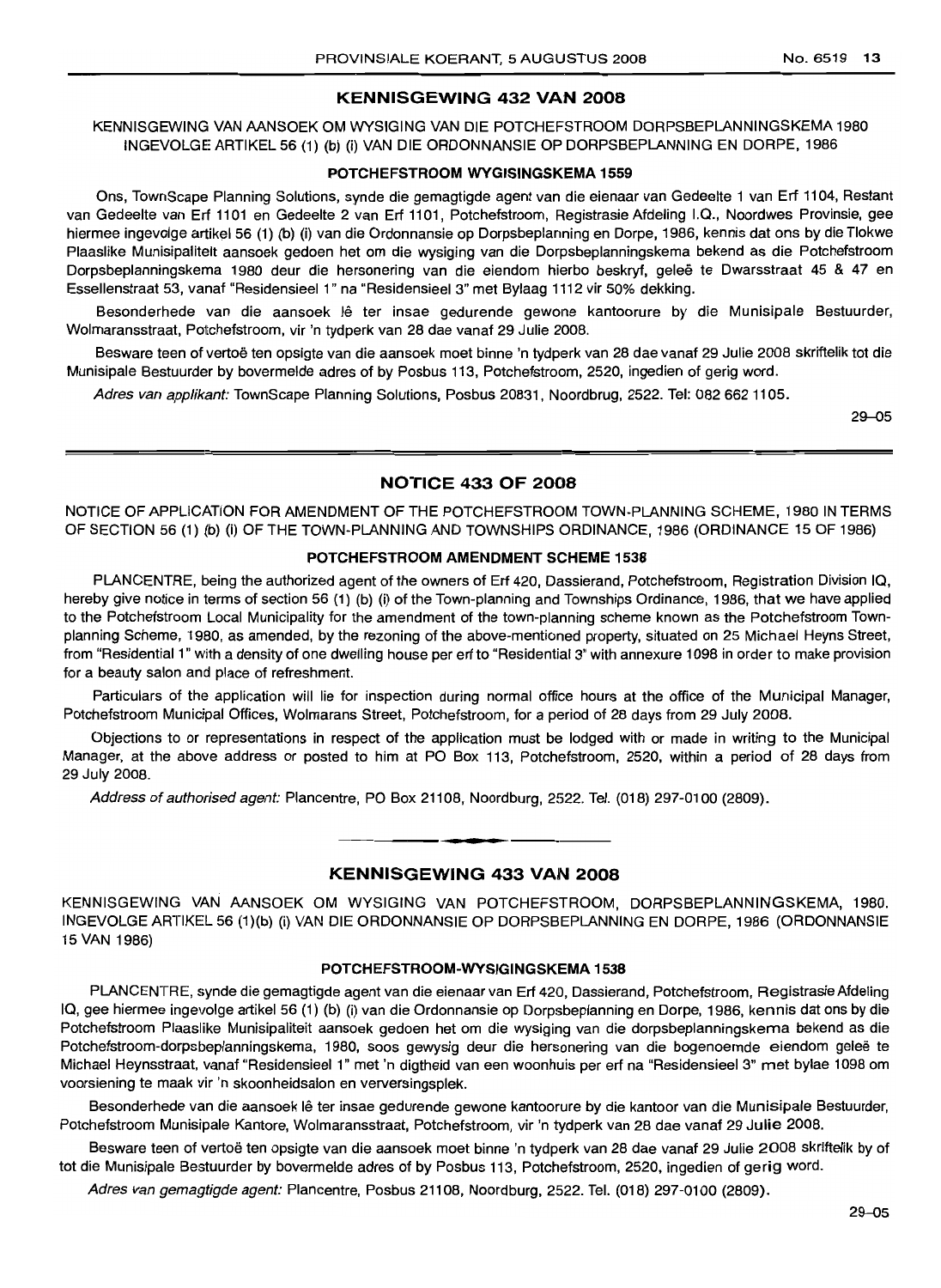#### **NOTICE 434 OF 2008**

NOTICE OF APPLICATION FOR ESTABLISHMENT OF TOWNSHIP

The Local Municipality of Madibeng hereby gives notice in terms of section 96, read with section 69 (6) (a), of the Townplanning and Townships Ordinance, 1986 (Ordinance 15 of 1986), that an application to establish the township referred to in the Annexure attached hereto, has been received by it.

Particulars of the application will lie for inspection during normal office hours at the Municipal Offices, Van Velden Street, Brits, for a period of 28 days from 29 July 2008, being the date of the first publication of this notice.

Objections to or representations in respect of the application must be lodged with or made in writing to the Municipal Manager at the above address or at P O Box 106, Brits, 0250, within a period of 28 days from 29 July 2008.

#### **ANNEXURE**

#### Name of township: **Melodie Extension 58.**

Full name of applicant: Van de Wetering Konstruksie (Pty) Ltd.

Number of erven in proposed township: Residential 1: 212 erven.

Residential 3: 6 erven.

Special for access and access control: 1 erf.

Private Open Space: 1 erf.

Private Roads: 1 erf.

TOTAL: 221 erven.

Description of land on which the township is to be established: Portions 40 and 101 of the farm Rietfontein 485-JQ.

Locality of proposed township: The property is situated directly north of the existing "school road" and east of the proposed K27. The property is also to the north of Xanadu and La Camargue and east of Melodie Agricultural Holdings.

Address of applicant: Plandev Town and Regional Planners, PO Box 7710, Centurion, 0046. Tel. (012) 665-2330. Fax (012) 665-2333.

.**- .**

Ref: D1612Notice

#### **KENNISGEWING 434 VAN 2008**

#### KENNISGEWING VAN AANSOEK OM STIGTING VAN DORP

Die Plaaslike Munisipaliteit van Madibeng gee hiermee ingevolge artikel 96, saamgelees met artikel 69 (6) (a), van die Ordonnansie op Dorpsbeplanning en Dorpe, 1986, kennis dat 'n aansoek om die dorp in die Bylae hierby genoem, te stig, deur hom ontvang is.

Besonderhede van die aansoek lê ter insae gedurende gewone kantoorure by die Munisipale Kantore, Van Veldenstraat, Brits, vir 'n tydperk van 28 dae vanaf 29 Julie 2008, synde die datum van die eerste publikasie van hierdie kennisgewing.

Besware teen of vertoë ten opsigte van die aansoek moet binne 'n tydperk van 28 dae vanaf 29 Julie 2008 (datum soos hierbo) skriftelik by of tot die Munisipale Bestuurder by bovermelde adres of by Posbus 106, Brits, 0250, ingedien word.

#### **BYLAE**

#### Naan van dorp: **Melodie Uitbreiding 58.**

Volle naam van aansoeker: Van de Wetering Konstruksie (Pty) Ltd.

Aantal erwe in voorgestelde dorp: Residensieel 1: 212 erwe.

Residensieel 3: 6 erwe.

Spesiaal vir toegang en toegangsbeheer: 1 erf.

Privaat Oop Ruimte: 1 erf

Private Strate: 1 erf

TOTAAL: 221 erwe

Beskrywing van grond waarop dorp gestig staan te word: Gedeeltes 40 en 101 van die plaas Rietfontein 485-JQ.

Ligging van die voorgestelde dorp: Die eiendom is geleë direk noord van die bestaande "skoolpad" en direk oos van die voorgestelde K27. Die eiendom is ook noord van La Camargue en Xanadu en 005 van Melodie Landbouhoewes.

Adres van applikant: Plandev Stads- en Streekbeplanners, Posbus 7710, Centurion, 0046. Tel. (012) 665-2330. Faks (012) 665-2333.

Verw: D1612Kennisgewing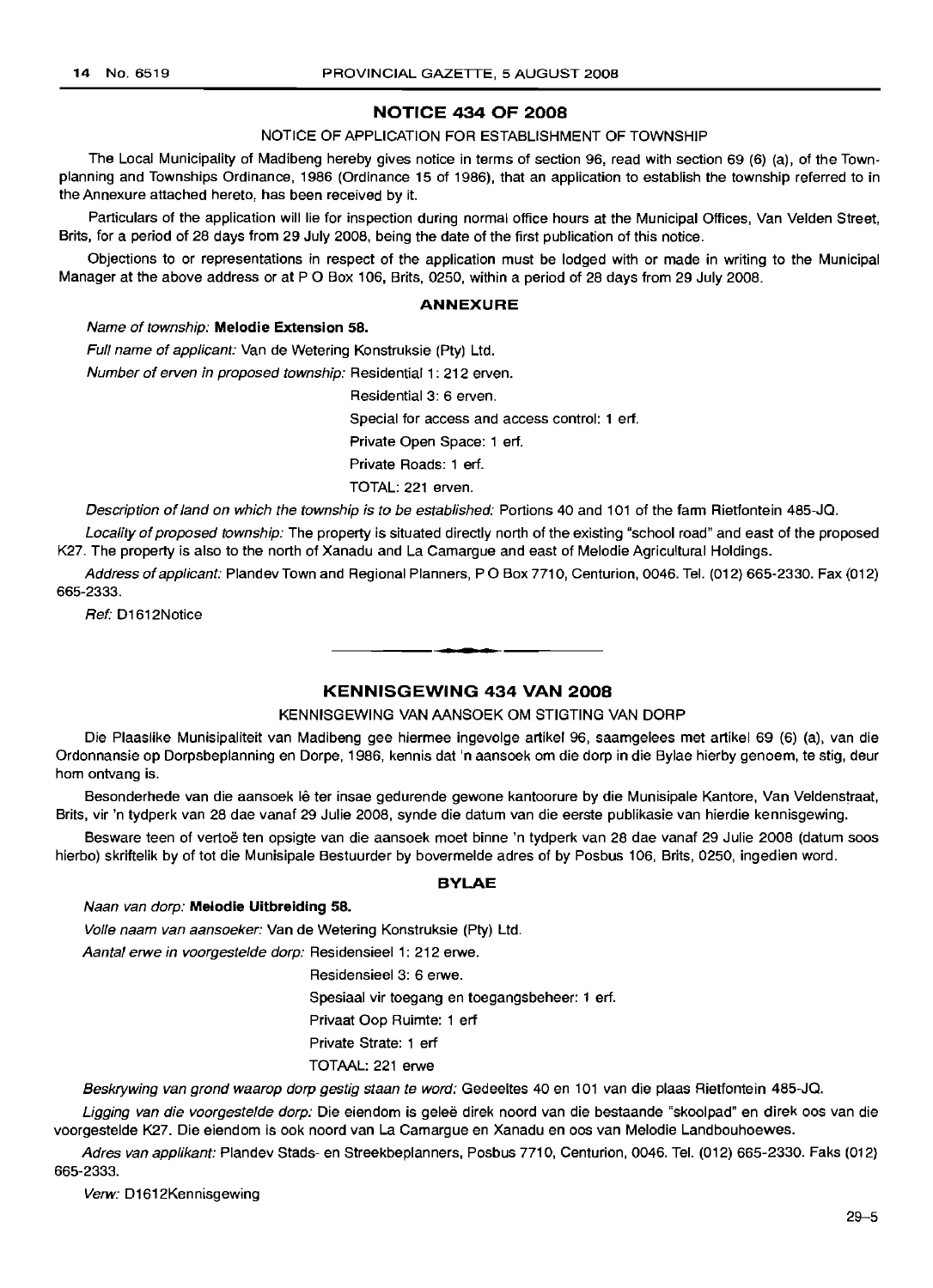#### **NOTICE 435 OF 2008**

#### NOTICE OF THE SUBDIVISION OF LAND FOR THE ATIENTION OF THE PUBLIC AND JAN HARM VAN VUUREN

(Certificate of Mineral Rights 800/1947 R.M.)

The Tlokwe City Council hereby give notice in terms of section 6 (8) (a) of the Division of Land Ordinance, 1986 (Ordinance 20 of 1986), that an application to divide the land described hereunder has been received:

• Holding 48, Wilgeboom Agricultural Holdings, situated in Wilge Road, into two portions, measuring 1,32 ha and 1,25 ha respectively.

Particulars of the application will lie for inspection during normal office hours at the office of the Municipal Manager, Room 210, 2nd Floor, Dan Tloome Complex, corner of Soli Plaatjie and Wolmarans Streets, Potchefstroom, for a period of 28 days from 1 August 2008.

Any person who wishes to object to the granting of the application or who wishes to make representations in regard thereto and any holder, usufructuary or lessee of the rights to minerals in respect of the said land, or holders of rights in terms of the Precious Stones Act or in terms of the Mining Rights Act by virtue of a prospecting contract or notarial deed, who wishes to object to the granting of the application or who wishes to make representations in respect of such rights, shall submit his objections or representations in writing and in duplicate to the above address or to Tlokwe City Council, P.O. Box 113, Potchefstroom, 2520, within a period of 28 days from 1 August 2008.

Address of agent: CDJ Land Surveyors, P.O. Box 1638, Magaliessig, 2067. Tel. (011) 768-1233. Fax (011) 768-1241. .**- .**

#### **KENNISGEWING 435 VAN 2008**

KENNISGEWING VAN AANSOEK OM GROND TE VERDEEL VIR DIE AANDAG VAN DIE ALGEMENE PUBLIEK ASOOK JAN HARM VAN VUUREN

#### (Sertifikaat van Mineraal Regte 800/1947 A.M.)

Die Tlokwe Stadsraad gee hiermee, ingevolge artikel 6 (8) (a) van die Ordonnansie op die Verdeling van Grond, 1986 (Ordonnansie 20 van 1986), kennis dat 'n aansoek ontvang is om die grond hieronder beskryf, te verdeel:

• Hoewe 48, Wilgeboom Landbouhoewes, gelee in Wilgestraat, in twee gedeeltes, wat onderskeidelik 1,32 ha en 1,25 ha meet.

Besonderhede van die aansoek lê ter insae gedurende gewone kantoorure by die kantoor van die Munisipale Bestuurder: Kamer 210, Vloer 2, Dan Tloome Compleks, hoek van Soli Plaatjie- en Wolmaransstraat, Potchefstroom, vir 'n tydperk van 28 dae vanaf 1 Augustus 2008.

Enige persoon wat teen die toestaan van die aansoek beswaar wil maak of vertoe in verband daarmee wil rig en enige houer, vruggebruiker of huurder van die regte op minerale ten opsigte van genoemde grond, of houers van regte kragtens die Wet op Edelqesteentes of kragtens die Wet op Mynregte ingevolge 'n prospekteerkontrak of notariele akte, wat teen die toestaan van die aansoek beswaar wil maak of vertoë ten opsigte van die sodanige regte wil rig, moet sy besware of vertoë skriftelik en in tweevoud by die Munisipale Bestuurder by bogenoemde adres inhandig of aan hom rig te Posbus 113, Potchefstroom, 2520, binne 28 dae vanaf die datum van 1 Augustus 2008.

Adres van agent: CDJ Landmeters, Posbus 1638, Magaliessig, 2067. Tel. (011) 768-1233. Faks (011) 768-1241.

29-5

#### **NOTICE 440 OF 2008**

NOTICE OF APPLICATION FOR AMENDMENT OF TOWN-PLANNING SCHEME IN TERMS OF SECTION 56 (1) (b) (ii) OF THE TOWN-PLANNING AND TOWNSHIPS ORDINANCE, 1986 (ORDINANCE 15 OF 1986)

#### **BRITS AMENDMENT SCHEME** 1/542

I, Jeff de Klerk, being the authorised agent of the owner of Erven 4003 to 4027 and 4054 to 4061, Brits Extension 99, hereby give notice in terms of section 56 (1) (b) (ii) of the Town-planning and Township Ordinance, 1986, that I have applied to the Local Municipality of Madibeng, for the amendment of the town-planning scheme known as Brits Town-planning Scheme 1/1958, by the rezoning of a part of the property described above, situated at L'Ecluse Place, Brits Extension 99, from "Special Residential" to "Special" for parking facilities.

Particulars of the application will lie for inspection during normal office hours at the Municipal Offices, Van Velden Street, Brits, for a period of 28 days from 5 August 2008.

Objections to or representations in respect of the application must be lodged with or made in writing to the Municipal Manager, at the above address or at PO Box 106, Brits, 0250, within a period of 28 days from 5 August 2008.

Address of authorised agent: PO Box 105, Ifafi, 0260. Tel: (012) 259-1688.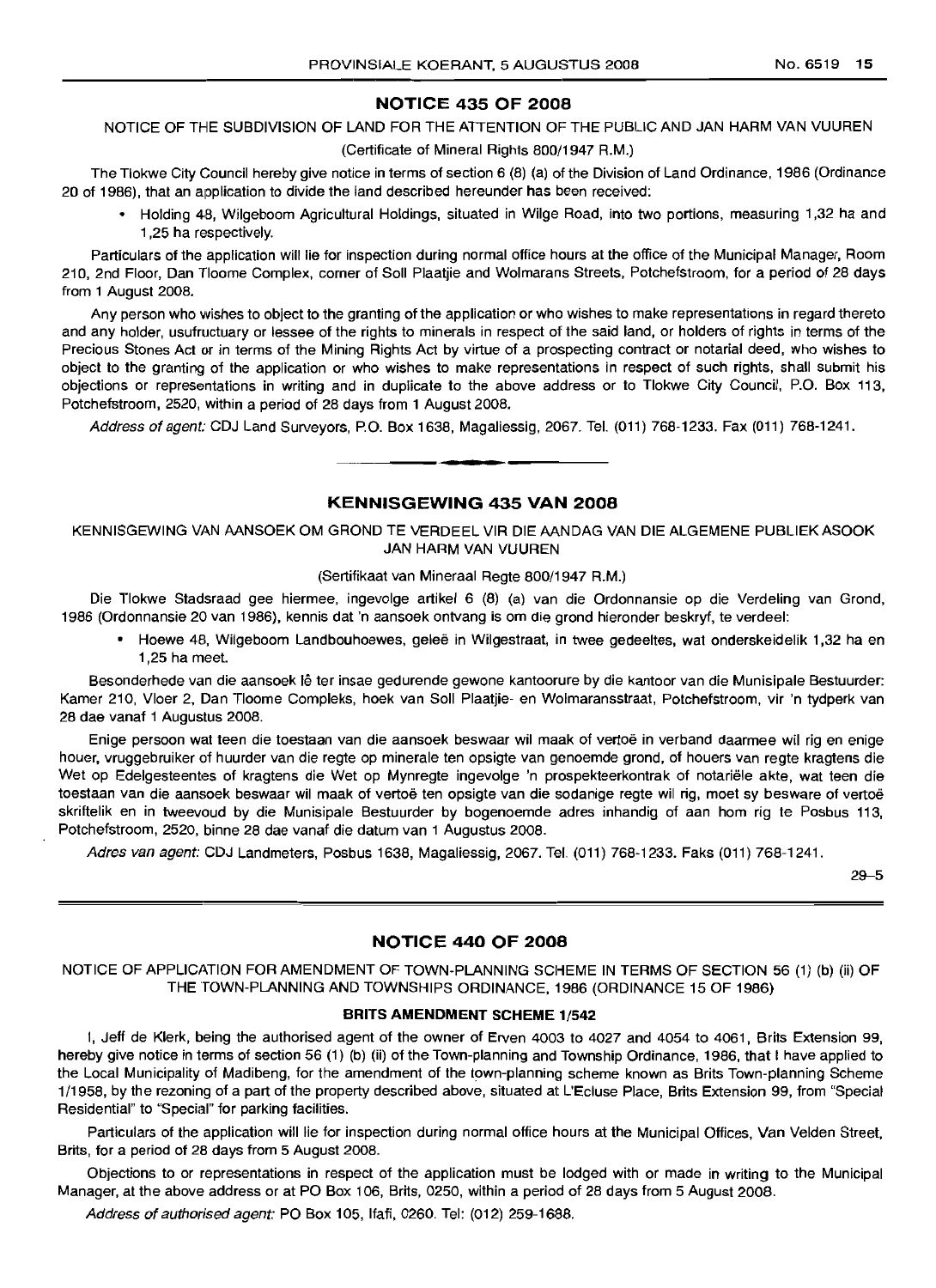### **KENNISGEWING 440 VAN 2008**

KENNISGEWING VAN AANSOEK OM WYSIGING VAN DORPSBEPLANNINGSKEMA INGEVOLGE ARTIKEL 56 (1) (b) (ii) VAN DIE ORDONNANSIE OP DORPSBEPLANNING EN DORPE, 1986 (ORDONNANSIE 15 VAN 1986)

#### **BRITS-WYSIGINGSKEMA** 1/542

Ek, Jeff de Kerk, synde die gemagtigde agent van die eienaar van Erwe 4003 tot 4027 en 4054 tot 4061, Brits Uitbreiding 99, gee hierrnee ingevolge artikel 56 (1) (b) (ii) van die Ordonnsie op Dorpsbeplanning en Dorpe, 1986, kennis dat ek by die Plaaslike Munisipaliteit van Madibeng aansoek gedoen het om die wysiging van die dorpsbeplanningskema bekend as Britsdorpsbeplanningskema, 1/1958, deur die hersonering van 'n deel van die eiendom hierbo beskryf, gelee te L'Ecluseplek, Brits Uitbreiding 99, vanaf "Spesiale Woon" na "Spesiaal" vir parkeringsdoeleirides.

Besonderhede van die aansoek lê ter insae gedurende kantoorure by die Munisipale Kantore, Van Veldenstraat, Brits, vir 'n tydperk van 28 dae vanaf 5 Augustus 2008.

Besware of vertoë ten opsigte van die aansoek moet binne 'n tydperk van 28 dae vanaf 5 Augustus 2008 skriftelik by of tot die Munisipale Bestuurder by bovermelde adres of by Posbus 106, Brits, 0250, ingedien word.

Adres van gemagtigde agent: Posbus 105, Ifafi, 0260. Tel: (012) 259-1688.

5-12

#### **NOTICE 441 OF 2008**

NOTICE OF APPLICATION FOR AMENDMENT OF THE POTCHEFSTROOM TOWN-PLANNING SCHEME 2004 IN TERMS OF SECTION 56 (1) (b) (i) OF THE TOWN-PLANNING AND TOWNSHIPS ORDINANCE, 1986

#### **POTCHEFSTROOM AMENDMENT SCHEME 1560**

We, TownScape Planning Solutions, being the authorised agent of the owner of Portion 313 of Erf 315, Potchindustria, Registration Division I.Q., Province North-West, hereby give notice in terms of section 56 (1) (b) (i) of the Town-planning and Townships Ordinance, 1986, that I have applied to the Tlokwe Local Municipality for the amendment of the town-planning scheme known as the Potchefstroom Town-planning Scheme, 1980, by the rezoning of the erf described above, situated on Mbuyiselo Makhubu Street, from "Business 3" with a annexure to "Residential 3" with annexur 1117 for 50% coverage.

Particulars of the application will lie for inspection during normal office hours at the office of the Municipal Manager, Wolmarans Street, for a period of 28 days from 5 August 2008.

Objections to or representations in respect of the application must be lodged with or made in writing to the Town Secretary at the above address or at P.O. Box 113, Potchefstroom, 2520, within a period of 28 days from 5 August 2008.

Address of applicant: TownScape Planning Solutions, P.O. Box 20831, Noordbrug, 2522. Tel: 082 662 1105.

Our Ref: P0881 NW Gazette.

#### **KENNISGEWING 441 VAN 2008**

**• •**

KENNISGEWING VAN AANSOEK OM WYSIGING VAN DIE POTCHEFSTROOM DORPSBEPLANNINGSKEMA 1980 INGEVOLGE ARTIKEL 56 (1) (b) (i) VAN DIE ORDONNANSIE OP DORPSBEPLANNING EN DORPE, 1986

#### **POTCHEFSTROOM WYSIGINGSKEMA 1560**

Ons, TownScape Planning Solutions, synde die gemagtigde agent van die eienaar van Gedeelte 313 van Erf 315, Potchindustria, Registrasie Afdeling I.Q., Noordwes Provinsie, gee hiermee ingevolge artikel 56 (1) (b) (i) van die Ordonnansie op Dorpsbeplanning en Dorpe, 1986, kennis dat ons by die Tlokwe Plaaslike Munisipaliteit aansoek gedoen het om die wysiging van die dorpsbeplanningskema bekend as die Potchefstroom Dorpsbeplanningskema 1980 deur die hersonering van die eiendom hierbo beskryf, gelee te Mbuyiselo Makhubustraat, vanaf "Besigheid 3" met 'n bylaag na "Residensieel 3" met bylaag 1117 vit 'n dekking van 50%.

Besonderhede van die aansoek lê ter insae gedurende gewone kantoorure by die Munisipale Bestuurder, Wolmaransstraat, Potchefstroom, vir 'n tydperk van 28 dae vanaf 5 Augustus 2008.

Besware teen of vertoë ten opsigte van die aansoek moet binne 'n tydperk van 28 dae vanaf 5 Augustus 2008 skriftelik by of tot die Munisipale Bestuurder by bovermelde adres of by Posbus 113, Potchefstroom, 2520, ingedien of gerig word.

Adres van applikant: TownScape Planning Solutions, Posbus 20831, Noordbrug, 2522. Tel: 082 662 1105.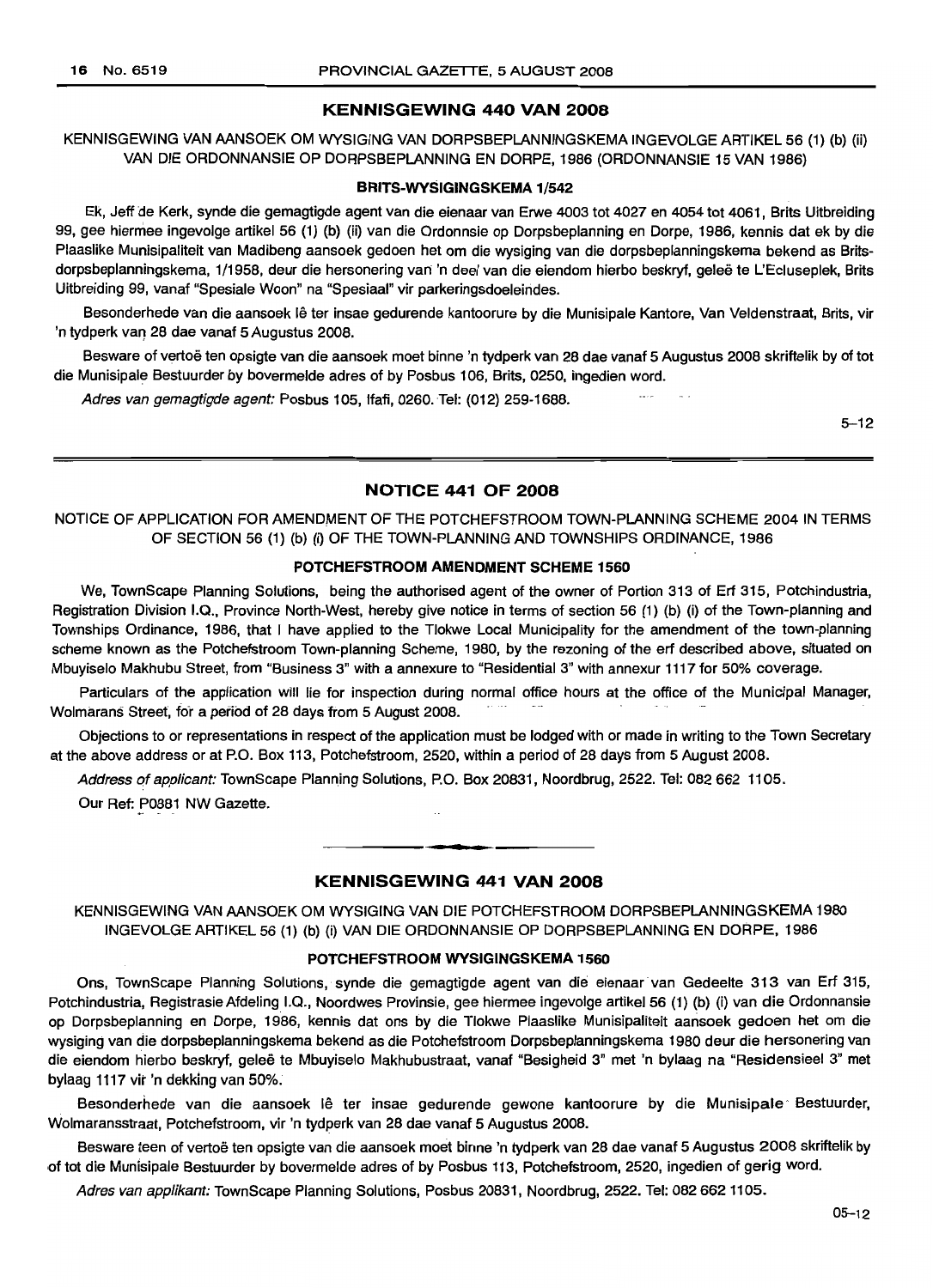#### NOTICE 442 OF 2008

NOTICE OF APPLICATION FOR AMENDMENT OF THE POTCHEFSTROOM TOWN-PLANNING SCHEME 2004 IN TERMS OF SECTION 56 (1) (b) (i) OF THE TOWN-PLANNING AND TOWNSHIPS ORDINANCE, 1986

#### POTCHEFSTROOM AMENDMENT SCHEME 1561

We, TownScape Planning Solutions, being the authorised agent of the owner of Erf 475, Van der Hoffpark Extension 8, Potchefstroom, Registration Division 1.0., Province North-West, hereby give notice in terms of section 56 (1) (b) (i) of the Townplanning and Townships Ordinance, 1986, that I have applied to the Tlokwe Local Municipality for the amendment of the town-planning scheme known as the Potchefstroom Town-planning Scheme, 1980, by the rezoning of the erf described above, situated on Pezcod Street, from "Residential 1" to "Residential 1" with annexure 1118 for one dwelling unit per 500 m<sup>2</sup>.

Particulars of the application will lie for inspection during normal office hours at the office of the Municipal Manager, Wolmarans Street, for a period of 28 days from 5 August 2008.

Objections to or representations in respect of the application must be lodged with or made in writing to the Town Secretary at the above address or at P.O. Box 113, Potchefstroom, 2520, within a period of 28 days from 5 August 2008.

Address of applicant: TownScape Planning Solutions, P.O. Box 20831, Noordbrug, 2522. Tel: 082 662 1105. Our Ref: P0880 NW Gazette.

#### KENNISGEWING 442 VAN 2008

**•**

KENNISGEWING VAN AANSOEK OM WYSIGING VAN DIE POTCHEFSTROOM DORPSBEPLANNINGSKEMA 1980 INGEVOLGE ARTIKEL 56 (1) (b) (i) VAN DIE ORDONNANSIE OP DORPSBEPLANNING EN DORPE, 1986

#### POTCHEFSTROOM WYSIGINGSKEMA 1561

Ons, TownScape Planning Solutions, synde die gemagtigde agent van die eienaar van Erf 475, Van der Hoffpark Uitbreiding 8, Potchefstroom, Registrasie Afdeling 1.0., Noordwes Provinsie, gee hiermee ingevolge artikel56 (1) (b) (i) van die Ordonnansie op Dorpsbeplanning en Dorpe, 1986, kennis dat ons by die Tlokwe Plaaslike Munisipaliteit aansoek gedoen het om die wysiging van die dorpsbeplanningskema bekend as die Potchefstroom Dorpsbeplanningskema 1980, deur die hersonering van die eiendom hierbo beskryf, geleë te Pezcodstraat, vanaf "Residensieel 1" na "Residensieel 1" met bylaag 1118, vir een wooneenheid per 500 m<sup>2</sup>.

Besonderhede van die aansoek lê ter insae gedurende gewone kantoorure by die Munisipale Bestuurder, Wolmaransstraat, Potchefstroom, vir 'n tydperk van 28 dae vanaf 5 Augustus 2008.

Besware teen of vertoë ten opsigte van die aansoek moet binne 'n tydperk van 28 dae vanaf 5 Augustus 2008 skriftelik by of tot die Munisipale Bestuurder by bovermelde adres of by Posbus 113, Potchefstroom, 2520, ingedien of gerig word.

Adres van applikant: TownScape Planning Solutions, Posbus 20831, Noordbrug, 2522. Tel: 082 662 1105.

*05-12*

#### NOTICE 443 OF 2008

REGULATION 21 (10) OF THE DEVELOPMENT FACILITATION REGULATIONS IN TERMS OF THE DEVELOPMENT FACILITATION ACT, 1995

Plancorp CC, P.O. Box 21126, Noordbrug, 2522, has lodged an application in terms of the Development Facilitation Act for the establishment of a land development area on Portion 58 (a portion of Portion 18) of the farm Witkop 475, 1.0., North West Province.

#### The development will consist of the following:

The change of land use in a controlled area. The purpose of this application is to obtain the legal right to host conferences and practice low-key recreational activities on the property as well as to develop two double bedroom cottages for visitors and an obstacle course. Proposed recreation activities are mainly related to camping and team building excursions or adult- and children groups.

The relevant plan(s), document(s) and information are available for inspection at the North West Department of Developmental Local Government and Housing, corner of Albert Luthuli and Gerrit Maritz Streets, Potchefstroom, for a period of 21 days from 5 August 2008.

The application will be considered at a tribunal hearing to be held at the North West Department of Developmental Local Government and Housing, corner of Albert Luthule and Gerrit Maritz Street, Potchefstroom, on 16 October 2008 at 10:00, and the prehearing conference will be held at the Ramosa Riekert BUilding on 9 October 2008 at 10:00.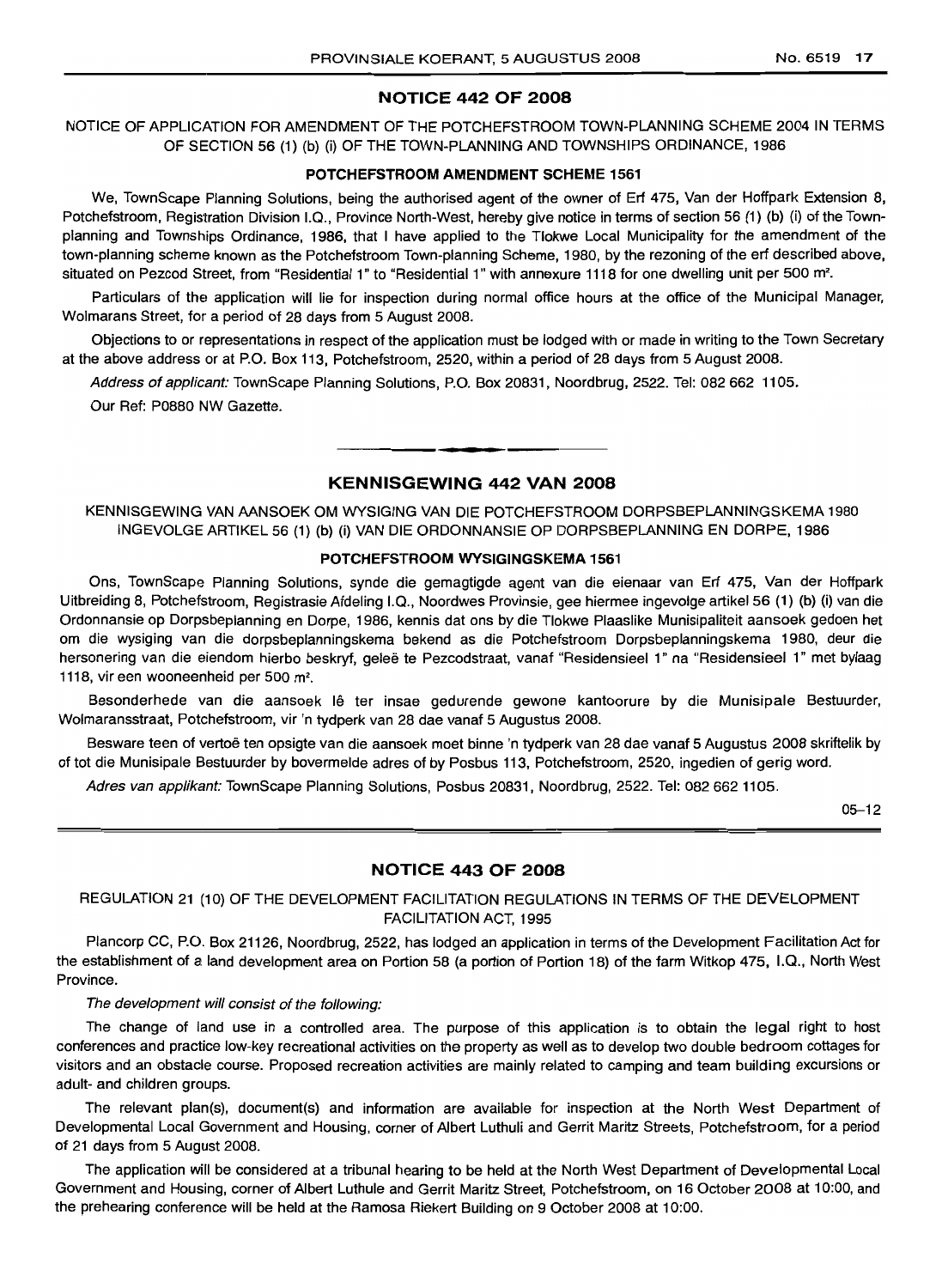#### Any person having an interest in the application should please note:

1. You may within a period of 21 days from the date of the first publication of this notice, provide the designated officer with your written objections or representations; or

2. If your comments constitute an objection to any aspect of the land development application, you must appear in person or through a representative before the Tribunal on, the date mentioned above.

Any written objection or representation must be delivered to the designated officer at the North West Department of Developmental Local Government and Housing, corner of Albert Luthule and Gerrit Maritz Street, Potchefstroom, and you may contact the designated officer if you have any queries on Telephone No. (018) 297-5011 and Fax No. (018) 297-7956.

#### **KENNISGEWING 443 VAN 2008**

**• •**

REGULASIE 21 (10) VAN DIE REGULASIE OP GRONDFASILITER/NG INGEVOLGE DIE WET OP ONTWIKKELlNGSFASILlTERING, 1995

Plancorp CC, Posbus 21126, Noordbrug; 2522, het 'n aansoek ingedien ingevolge die Wet op Ontwikkelingsfasilitering, 1995, vir die stigting van 'n grondontwikkelingsgebied te Gedeelte 58 ('n gedeelte van Gedeelte 18) van die plaas Witkop 475, IQ., Noordwes Provinsie.

#### Die ontwikkeling sal bestaan uit die volgende:

Die verandering van grondgebruik in 'n gekontroleerde/beheerde area. Die doel van die aansoek is om die wetlike reg te bekom te einde die eienaar in staat sal stel om die volgende gebruike op die eiendom te beoefen: Lae impak rekreasie aktiwiteite, konferensies, 'n hindernisbaan asook twee dubbel slaapkamer oornag hutte. Die teiken groep waarvoor voorsiening gemaak word is hoofsaaklik volwasse- en kinder groepe wat die elendom sal besoek vir spanbou en kampeer ekskursies.

Die betrokke plan(ne), dokument(e) en inligting is beskikbaar vir inspeksie te die Noordwes Departement van Plaaslike Regering en Behuising, hoek van Albert Luthule en Gerrit Maritzstraat, Potchefstroom, vir 'n periode van 21 dae vanaf 5 Augustus 2008.

Die aansoek sal oorweeg word tydens 'n tribunaalverhoor wat gehou sal word die Noordwes Departement van Plaaslike Regering en Behuising, hoek van Albert Luthule en Gerrit Maritzstraat, Potchefstroom op 16 Oktober 2008 om 10:00, en die vooraf verhoorsamesprekings sal gehou word te Ramosa Riekert Gebou op9 Oktober 2008 om 10:00.

Enige persoon wat 'n belang het by die aansoek moet asseblief kennis neem:

1. U mag binne 'n periode van 21 dae vanaf die eerste publikasie van hierdie kennisgewing; die aangewese beampte skriftelik van u besware of vertoë: of

2. Indien u kommentaar neerkom op 'n beswaar met betrekking tot enige aspek van die grondontwikkelingsaansoek, moet u persoonlik, voor die Tribunaal verskyn of verteenwordig word, op die datum hierbo genoem.

Enige beswaar of vertoë moet ingedien word by die aangewese beampte te Noordwes Departement van Plaaslike Regering en Behuising, hoek van Albert Luthule en Gerrit Maritzstraat, Potchefstroom, en u mag in aanraking kom met die aangewese bearnpte indien u enige navrae het by die Telefoon No. (018) 297-5011 en Faks No. (018) 297-7956.

 $5 - 12$ 

#### **NOTICE 444 OF 2008**

#### REGULATION 21 (10) OF THE DEVELOPMENT FACILITATION REGULATIONS IN TERMS OF THE DEVELOPMENT FACILITATION ACT, 1995

Plancorp CC, P.O. Box 21126, Noordbrug, 2522, has lodged an application in terms of the Development Facilitation Act for the establishment of a land development area on Erf 306, Baillie Park, Potchefstroom, I.Q., North West Province.

#### The development will consist of the following:

The rezoning of the property from Residential 1 to Special for Offices, Office Use and Dwelling Unit (Amendment Scheme Number 1529 with Annexure 1094). The aim is to provide offices for professional persons, specifically a cosmetic dentist. In addition to offices, the owner envisages the developmentof a single dwelling unit.

The relevant plants), document(s) and information are available for inspection at the North West Department of Developmental Local Government and Housing, corner of Albert Luthule and Gerrit Maritz Street, Potchefstroom, for a period of 21 days from 5 August 2008.

The application will be considered at a tribunal hearing to be held at the North West Department of Developmental Local Government and Housing, corner of Albert Luthule and Gerrit Maritz Street, Potchefstroom, on 28 October 2008 at 10:00, and the prehearing conference will be held at the Ramosa Riekert Building on 21 October 2008 at 10:00.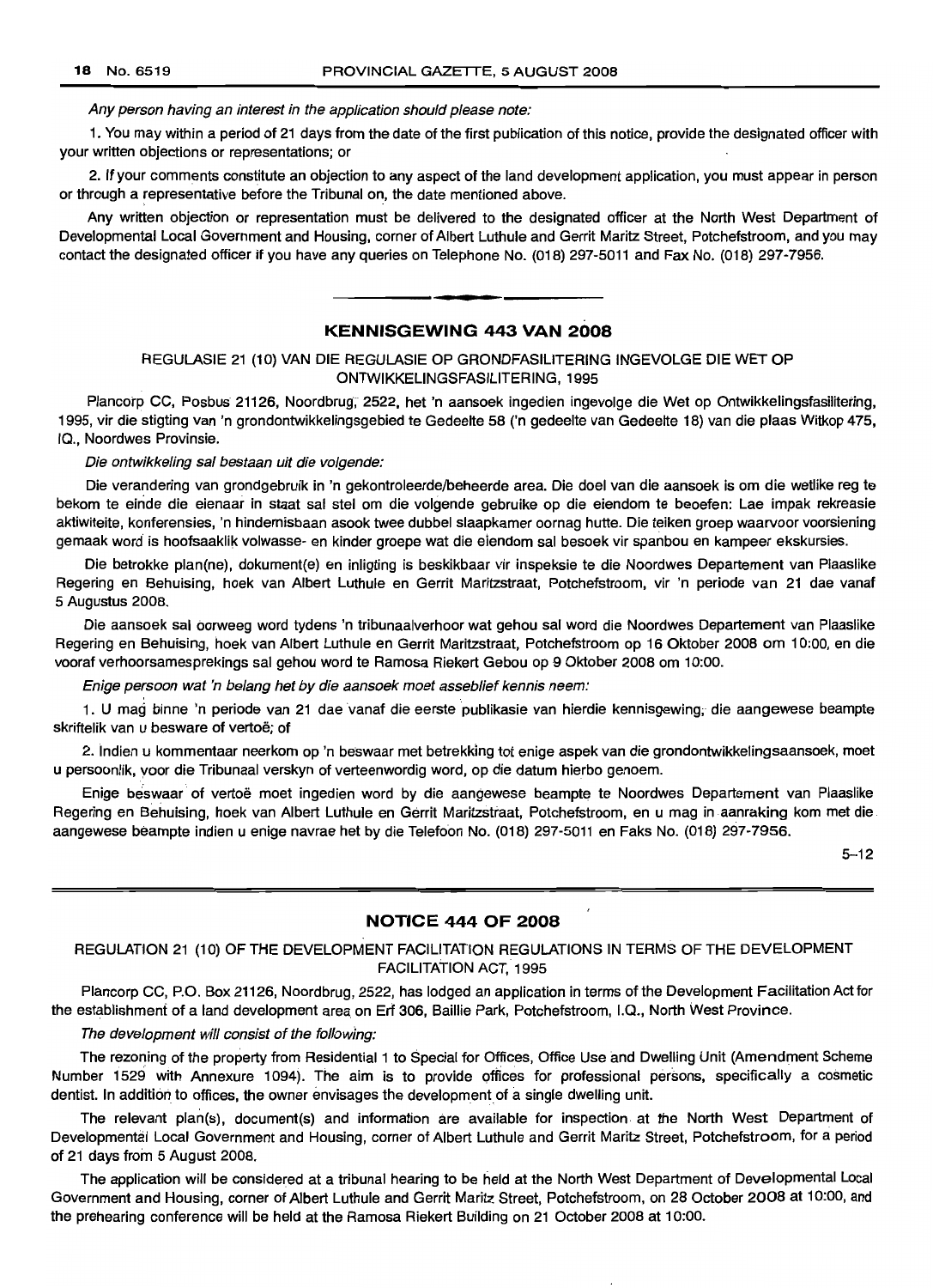Any person havinq an interest in the application should please note:

1. You may within a period of 21 days from the date of the first publication of this notice, provide the designated officer with your written objections or representations; or

2. If your comments constitute an objection to any aspect of the land development application, you must appear in person or through a representative before the Tribunal on the date mentioned above.

Any written objection or representation must be delivered to the designated officer at the North West Department of Developmental Local Government and Housing, corner of Albert Luthule and Gerrit Maritz Street, Potchefstroom, and you may contact the designated officer if you have any queries on Telephone No. (018) 297-5011 and Fax No. (018) 297-7956.

#### **KENNISGEWING 444 VAN 2008**

**•**

REGULASIE 21 (10) VAN DIE REGULASIEOP GRONDFASILITERING INGEVOLGE DIE WET OP ONTWIKKELlNGSFASILITERING,1995

Plancorp CC, Posbus 21126, Noordbrug, 2522, het 'n aansoek ingedien ingevolge die Wet op Ontwikkelingsfasilitering, 1995, vir die stigting van 'n grondontwikkelingsgebied te Ert 306, Baillie Park, Potchefstroom .IQ., Noordwes Provinsie.

Die ontwikkeling sal bestaan uit die volgende:

Die hersonering van die ert van Residensieel 1 na Spesiaal vir Kantore, Kantoorgebruik en Wooneenheid. (Wysigingskema 1529, Bylae 1094). Die doel is om kantore vir professionele persone, spesifiek 'n kosmetiese tandarts, te voorsien asook 'n enkele wooneenheid.

Die betrokke plan(ne), dokument(e) en inligting is beskikbaar vir inspeksie te die Noordwes Departement van Plaaslike Regering en Behuising, hoek van Albert Luthule en Gerrit Maritzstraat, Potchefstroom, vir 'n periode van 21 dae vanaf 5 Augustus 2008.

Die aansoek sal oorweeg word tydens 'n tribunaalverhoor wat gehou sal word by die Noordwes Departement van Plaaslike Regering en Behuising, hoek van Albert Luthule en Gerrit Maritzstraat, Potchefstroom, op 28 Oktober 2008 om 10:00, en die vooraf verhoorsamesprekings sal gehou word te Ramosa Riekert Gebou op 21 Oktober 2008 om 10:00.

Enige persoon wat 'n belang het by die aansoek moet asseblief kennis neem:

1. U mag binne 'n periode van 21 dae vanaf die eerste publikasie van hierdie kennisgewing, die aangewese beampte skriftelik van u besware of vertoë; of

2. Indien u kommentaar neerkom op 'n beswaar met betrekking tot enige aspek van die grondontwikkelingsaansoek, moet u persoonlik, voor die Tribunaal verskyn of verteenwoordig word, op die datum hierbo genoem.

Enige beswaar of vertoë moet ingedien word by die aangewese beampte te Noordwes Departement van Plaaslike Regering en Behuising, hoek van Albert Luthule en Gerrit Maritzstraat, Potchefstroom, en u mag in aanraking kom met die aangewese beampte indien u enige navrae het by die Telefoon No. (018) 297-5011 en Faks No. (018) 297-7956.

5-12

#### **NOTICE 445 OF 2008**

#### NOTICE OF APPLICATION FOR SUBDIVISION IN TERMS OF SECTION 6 (8)(a) OF ORDINANCE 20 OF 1986

I, Francois Johannes Jacobus Labuschagne, the registered owner of Portion 105 of the farm Rietfontein 485 JQ., hereby give notice in terms of section 6 (8) (a) of the Division of Land Ordinance, 1986 (Ordinance 20 of 1986), that I/we have applied to the Local Municipality of Madibeng, to subdivide the above-mentioned property as follows:

- (i) Proposed Remainder: 2,5 hectare.
- (ii) Proposed Portions 1 to 3: 2 hectare each.

Particulars of the application will lie for inspection during normal office hours at the office of the Local Municipality of Madibeng, Van Velden Street, Brits, for a period of 28 days from 1 August 2008.

Objections to or representations in respect of the application must be lodged with or made in writing to the Municipal Manager at the above address or at PO Box 106, Brits, 0250, within a period of 28 days from 1 August 2008.

Address of owner: PO Box 49000, Hercules, 0030.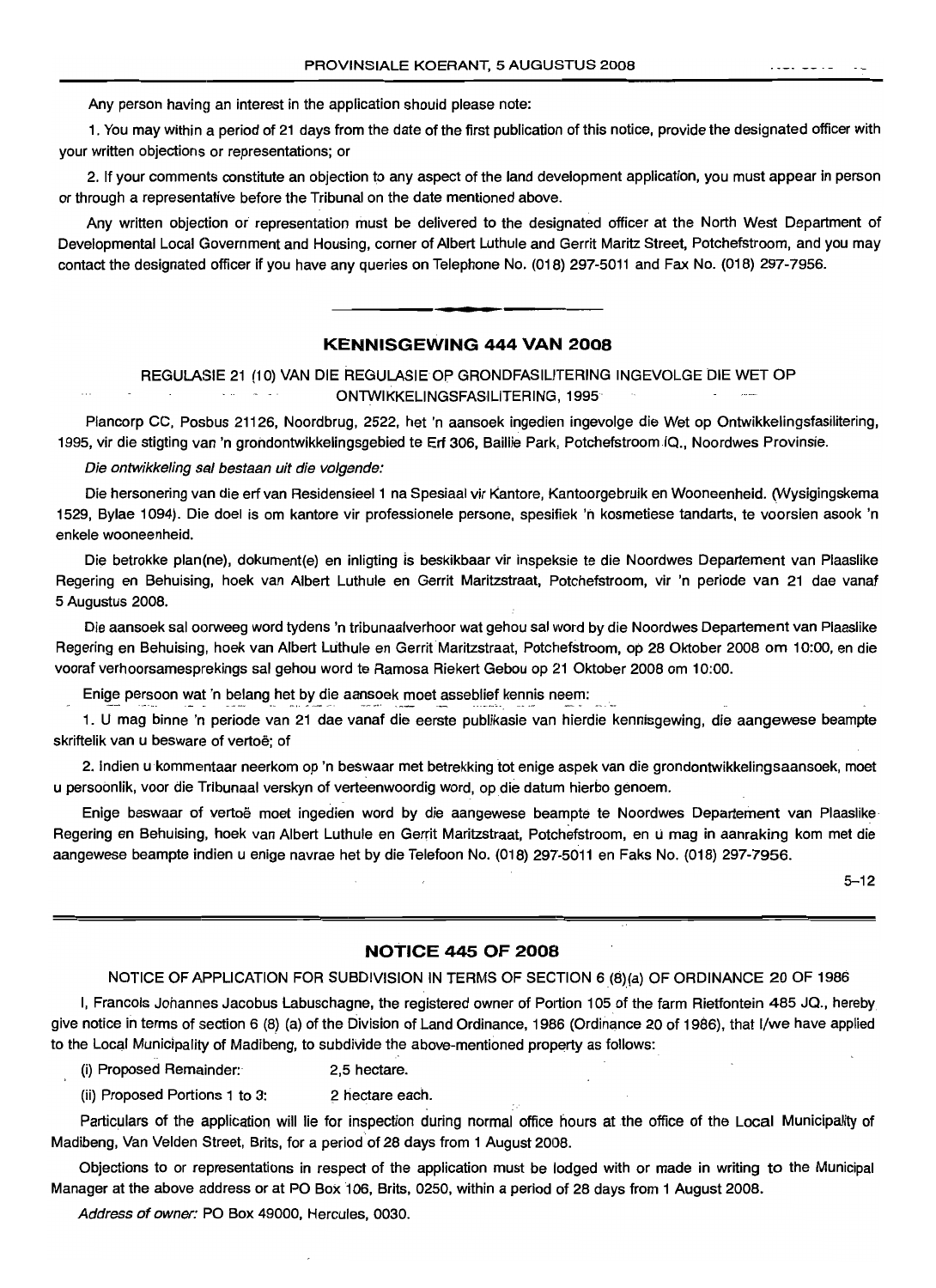#### **KENNISGEWING 445 VAN 2008**

#### KENNISGEWING VAN AANSOEK OM ONDERVERDELING INGEVOLGE ARTIKEL 6 (8) (a) VAN ORDONNANSIE 20 VAN 1986

Ek, Francois Johannes Jacobus Labuschagne, die eienaar van Gedeelte 105 van die plaas Rietfontein 485 JQ, gee hiermee ingevolge Artikel 6 (8) (a) van die Ordonnansie op die Verdeling van Grond, 1986 (Ordonnansie 20 van 1986), kennis dat ek by die Plaaslike Munisipaliteit van Madibeng, aansoek gedoen het om die onderverdeling van die bogenoemde eiendom as volg:

(I) Voorgestelde Restant: 2,5 hektaar.

(ii) Voorgestelde Geeeites 1 tot 3: 2 hektaar elk.

Besonderhede van die aansoek lê ter insae gedurende gewone kantoorure by die kantoor van die Plaaslike Munisipaliteit, Van Veldenstraat, Brits, vir 'n tydperk van 28 dae vanaf 1 Augustus 2008.

Besware teen of vertoë ten opsigte van die aansoek moet binne 'n tydperk van 28 dae vanaf 1 Augustus 2008 skriftelik by of tot die Munisipale Bestuurder by bovermelde adres of by Pasbus 106, Brits, 0250, ingedien of gerig word.

Adres van eienaar: PO Box 49000, Hercules, 0030.

5-12

#### **NOTICE 446 OF 2008**

NOTICE OF THE SUBDIVISION OF LAND FOR THE ATTENTION OF THE PUBLIC AND SABEY ESTATES (PTY) LTD

 $\sim$  .

#### (Certificate of Mineral Rights 12/1953 R.M.)

The Tlokwe City Council hereby gives notice in terms of section 6 (8) (a) of the Division of Land Ordinance, 1986 (Ordinance 20 of 1986), that an application to divide the land described hereunder has been received:

• Holding 2, Lindequesdrift Agricultural Holdings, situated in Krom Road, into two portions, measuring 1,5496 ha en 1,5495 ha respectively.

Particulars of the application will lie for inspection during normal office hours at the office of the Municipal Manager, Room 210, 2nd Floor, Dan Tloome Complex, corner of Soli Plaatjie and Wolmarans Streets, Potchefstroom, for a period of 28 days from 1 August 2008.

Any person who wishes to object to the granting of the application or who wishes to make representations in regard thereto and any holder, usufuctuary or lessee of the rights to minerals in respect of the said land, or holders of rights in terms of the Precious Stones Act or in terms of the Mining Rights Act by virtue of a prospecting contract or notarial deed, who wishes to object to the' granting of the application of who wishes to make representations in respect of such rightS, shall submit his objections or representations in writing and in duplicate to the above address or to Tlokwe City Council, P.O. Box 113, Potehefstroom, 2520, within a period of 28 days from 1 August 2008.

Address of agent: CDJ Land Surveyors, P.O. Box 1638, Magaliessig, 2067. Tel. (011) 768-1233. Fax (011) 768-1241 .

**• •**



KENNISGEWING VAN AANSOEK OM GROND TE VERDEEL VIR DIE AANDAG VAN DIE ALGEMENE PUBLIEKASOOK SABEY ESTATES (PTY) LTD

#### (Sertifikaat van Mirieraal Regte 12/1953 A.M.)

Die Tlokwe Stadsraad gee hiermee, ingevolge artikel 6 (8) (a) van die Ordonnansie op die Verdeling van Grond, 1986 (Ordonnansie 20 van 1986), kennis dat 'n aansoek ontvang is om die grond hierorider beskryf, te verdeel:

• Hoewe 2, Lindequesdrift Landbouhoewes, gelee Kromstraat, in twee gedeeltes, wat onderskeidelik 1,5496 ha en 1,5494 ha meet.

Besonderhede van die aansoek lê ter insae gedurende gewone kantoorure by die kantoor van die Munisipale Bestuurder: Kamer 210, Vloer 2, Dan Tloome Compleks, hoek van Soli Plaatjie- en, Wolmaransstraat, Potchefstroom, vir 'n tydperk van 28 dae vanaf 1 Augustus 2008.

Enige persoon wat teen die toestaan van die aansoek beswaar wil maak of vertoë in verband daarmee wil rig en enige houer, vruggebruiker of huurder van die regte op minerale ten opsigte van genoemde grand, of houers van regte kragtens die Wet op Edelgesteentes of kragtens die Wet op Mynregte ingevolge 'n prospekteerkontrak of notariele akte, wat teen die toestaan van die aansoek beswaar wil maak of vertoë ten opsigte van die sodanige regte wil rig, moet sy besware of vertoë skriftelik en in tweevoud by die Munisipale Bestuurder by bogenoemde adres inhandig of aan hom rig te Posbus 113, Potchefstroom, 2520, binne 28 dae vanaf 1 Augustus 2008.

Adres van agent: CDJ Landmeters, Posbus 1638, Magaliessig, 2067. Tel. (011) 768-1233. Faks (011) 768-1241.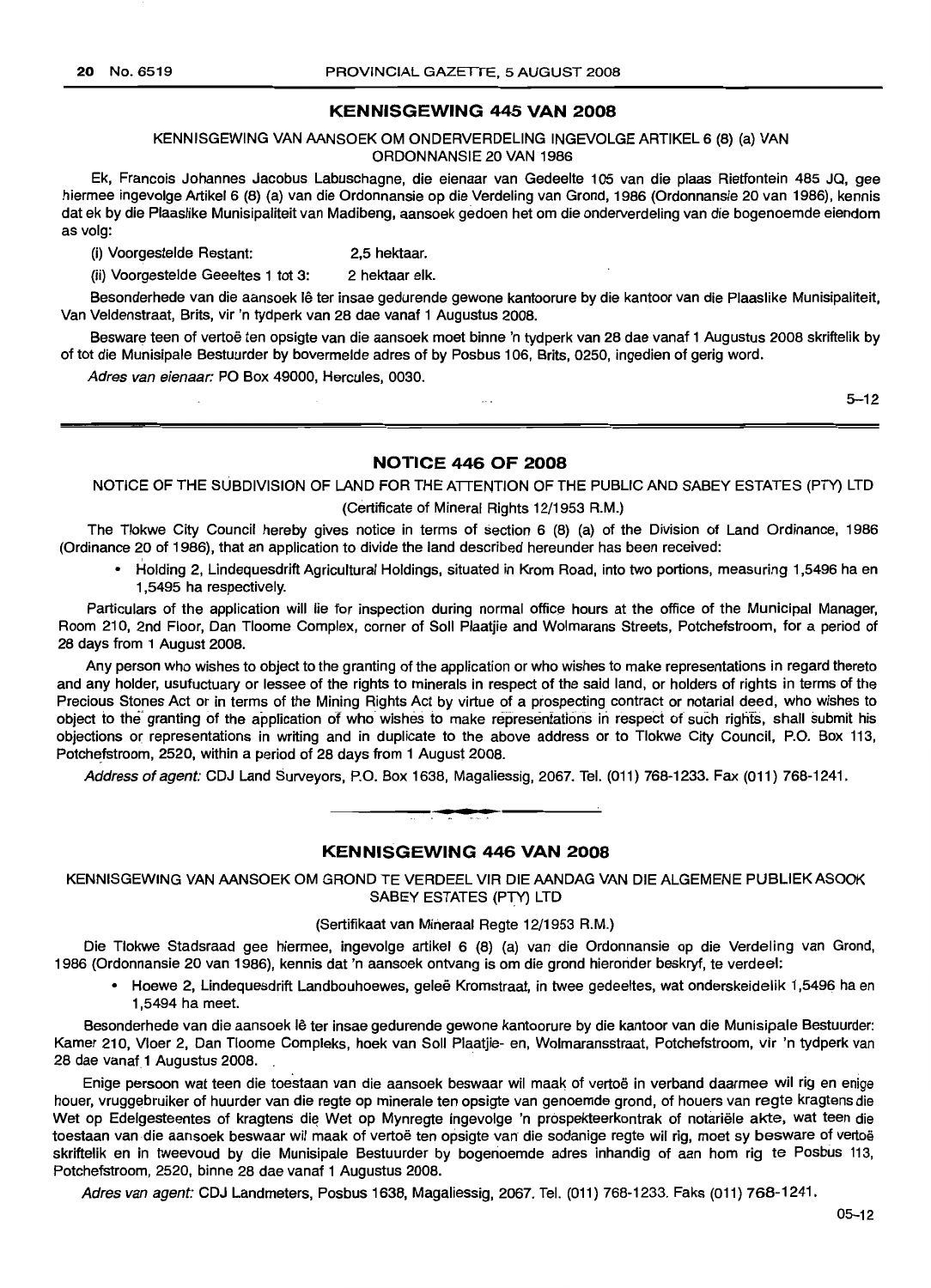## LOCAL AUTHORITY NOTICES **PLAASLIKE BESTUURSKENNISGEWINGS**

### LOCAL AUTHORITY NOTICE 323

#### LOCAL MUNICIPALITY OF MADIBENG

#### NOTICE OF APPLICATION FOR ESTABLISHMENT OF TOWNSHIP

The Local Municipality of Madibeng hereby gives notice in terms of section 96 read with section 69 (6) (a) of the Townplanning and Townships Ordinance, 1986 (Ordinance 15 of 1986), that an application to establish the township referred to in the Annexure attached hereto, has been received by it.

Particulars of the application will lie for inspection during normal office hours at the Municipal Offices, Van Velden Street, Brits, for a period of 28 days from 29 July 2008, being the date of first publication of this notice.

Objections to or representations in respect of the application must be lodqed with or made in writing to the Municipal Manager at the above address or at P.O. Box 106, Brits, 0250 within a period of 28 days from 29 July 2008.

#### ANNEXURE A

#### Name of township: Brits Extension 113.

Full name of applicant: Plandev Town and Regional Planners on behalf Die Stadsraad van Brits.

Number of erven in proposed township:

General Residential: 3 erven (40 units per ha).

Special for parking: 1 erf.

TOTAL: 4 erven.

Description of land on which the township is to be established: A part of the Remainder of Portion 15, A part of the Remainder of Portion 84, A part of the Remainder of Portion 309 and Portion 419 all of the farm Krokodildrift 446-JQ.

Locality of proposed township: The township is situated respectively north east and south west of the Crocodile River and Road P35-1 also known as Hendrik Verwoerd Avenue. Furthermore the property is situated south east of the existing township of Primindia.

Address of applicant: Plandev Town and Regional Planners, PO Box 7710, Centurion, 0046. Tel No. (012) 665-2330. Fax (012) 665-2333. Ref: 01426\_Notice.

#### PLAASLIKE BESTUURSKENNISGEWING 323

#### PLAASLIKE MUNISIPALITEIT VAN MADIBENG

#### KENNISGEWING VAN AANSOEK OM STIGTING VAN DORP

Die Plaaslike Munisipaliteit van Madibeng gee hiermee ingevolge artikel 96; saamgelees met artikel 69 (6) (a) van die Ordonnansie op Dorpsbeplanning en Dorpe, 1986, kennis dat 'n aansoek om die dorp in die Bylae hierby genoem te stig, deur hom ontvang is.

Besonderhede van die aansoek lê ter insae gedurende gewone kantoorure by die Munisipale Kantore, Van Veldenstraat, Brits, vir 'n tydperk van 28 dae vanaf 29 Julie 2008, synde die datum van eerste publikasie van hierdie kennisgewing.

Besware teen of vertoë ten opsigte van die aansoek moet binne 'n tydperk van 28 dae vanaf 29 Julie 2008 skriftelik by of tot die Munisipale Bestuurder by bovermelde adres of by Posbus 106, Brits, 0250, ingedien word.

#### BYLAEA

#### Naam van dorp: Brits Uitbreiding 113.

Volle naam van aansoeker: Plandev Stads- en Streekbeplanners namens Die Stadsraad van Brits.

Aantal erwe in voorgestelde dorp: '

Aigemene Woon: 3 erwe (40 eenhede per ha).

Spesiaal vir parkering: 1 erf.

TOTAAL: 4 erwe.

Beskrywing van grond waarop dorp gestig staan te word: 'n Deel van die Restant van Gedeelte 15, 'n deel van die Restant van Gedeelte 84, 'n deel van die Restant van Gedeelte 309 en Gedeelte 419 almal van die plaas Krokodildrift 446-JQ.

Ligging van die voorgestelde dorp: Die eiendom is geleë onderskeidelik noordoos en suidwes van die Krokodilrivier en Pad P35-1 ook bekend as Hendrik Verwoerdlaan. Voorts is die eiendom gelee suidoos van die bestaande dorp van Primindia.

Adres van applikant: Plandev Stads- en Streekbeplanners, Posbus 7710, Centurion, 0046. Tel: (012) 665-2330. Faks: (012) 665-2333. Verw: 01426 Notice.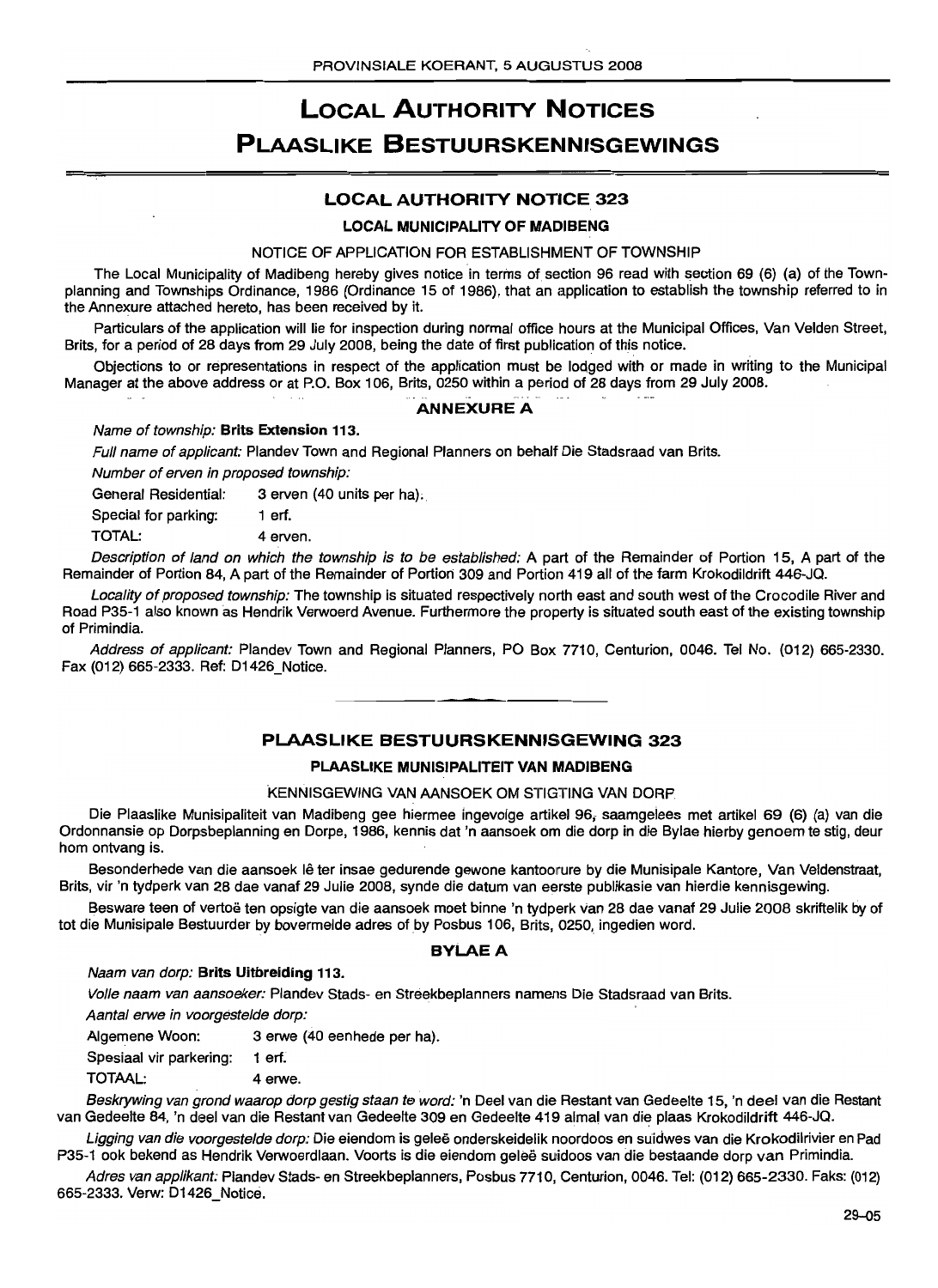#### LOCAL AUTHORITY NOTICE 339

#### LOCAL MUNICIPALITY OF MADIBENG

#### BRITS AMENDMENT SCHEME 1/475

Notice is hereby given in terms of section 57 (1) of the Town-planning and Townships Ordinance, 1986 (Ordinance 15 of 1986), that the Local Municipality of Madibeng has approved an amendment scheme being an amendment of the Brits Town-planning Scheme, 1/1958, by the rezoning of Erven 114 and 115, Brits, from "Special Residential" to "Special for dwelling units, attached or detached", subject to conditions as per Annexure 311 to the Scheme.

Map 3 and the scheme clauses of the amendment scheme are filed at the offices of the Local Municipality of Madibeng and are available for inspection at normal office hours.

This amendment is known as Brits Amendment Scheme 1/475 and shall come into operation on the date of publication of this notice.

#### P. M. MAPULANE, Municipal Manager

Municipal Offices, Van Velden Street, Brits, P.O. Box 106, Brits, 0250. (Notice No. 58/2008) (Reference Number: 16/4/6/2/475)

#### LOCAL AUTHORITY NOTICE 340

#### MAFIKENG LOCAL MUNICIPALITY

#### APPLICATION FOR REZONE: ERF 1371, EXTENSION 14, MAFIKENG: DEVELOPMENT FROM RESIDENTIAL 6 TO RESIDENTIAL 15

Notice is hereby given in terms of the Mafikeng Town-planning Scheme that the Municipality is in receipt of an application from the owner to rezone Erf 1371, Extension 14, Mafikeng, from Residential 6 to Residential 15.

Objections if any against the said rezone must be lodged in writing with the office of the Municipal Manager during normal working hours on or before Monday, 11 February 2008.

Sketches of the proposed sub-division as well as further details are obtainable from the office of the Director: Planning & Development at Telephone Number (018) 389-0462 during normal working hours.

#### H J SMIT, Municipal Manager

Mafikeng Local Municipality, Private Bag X63, Mmabatho, 2735 Notice No. 81/2007

#### **LOCAL AUTHORITY NOTICE 341**

#### MAFIKENG LOCAL MUNICIPALITY

#### APPLICATION FOR REZONING: PORTION 3 OF ERF 755, SITUATED ON VISSER STREET, BETWEEN NELSON MANDELA AND PROCTOR AVENUE, MAFIKENG

Notice is hereby given in terms of the Mafikeng Town-planning Scheme that the Municipality is in receipt of an application from the owner to rezone Portion 3 of Erf 755, situated on Visser Street, between Nelson Mandela and Proctor Avenue, Mafikeng, from minor business to commercial use.

Objections if any against the rezoning of the said erf must be lodged in writing with the office of the Municipal Manager during normal working hours on or before Friday, 15 August 2008.

Further details are obtainable from the office of the Director: Planning & Development at telephone number (018) 389-0462 during normal working hours.

#### H J SMIT, Municipal Manager

Mafikeng Local Municipality, Private Bag X63, Mmabatho, 2735 Notice No. 78/2008

#### LOCAL AUTHORITY NOTICE 342

#### MAFIKENG LOCAL MUNICIPALITY

#### APPLICATION FOR REZONING: ERF 19, MOSHOESHOE DRIVE, UNIT 2, MMABATHO

Notice is hereby given in terms of the Mafikeng Town-planning Scheme that the Municipality is in receipt of an application from the owner to rezone Erf 19, Moshoeshoe Drive, Unit 2 Mmabatho, from residential to business for purpose of operating a guesthouse and conference centre.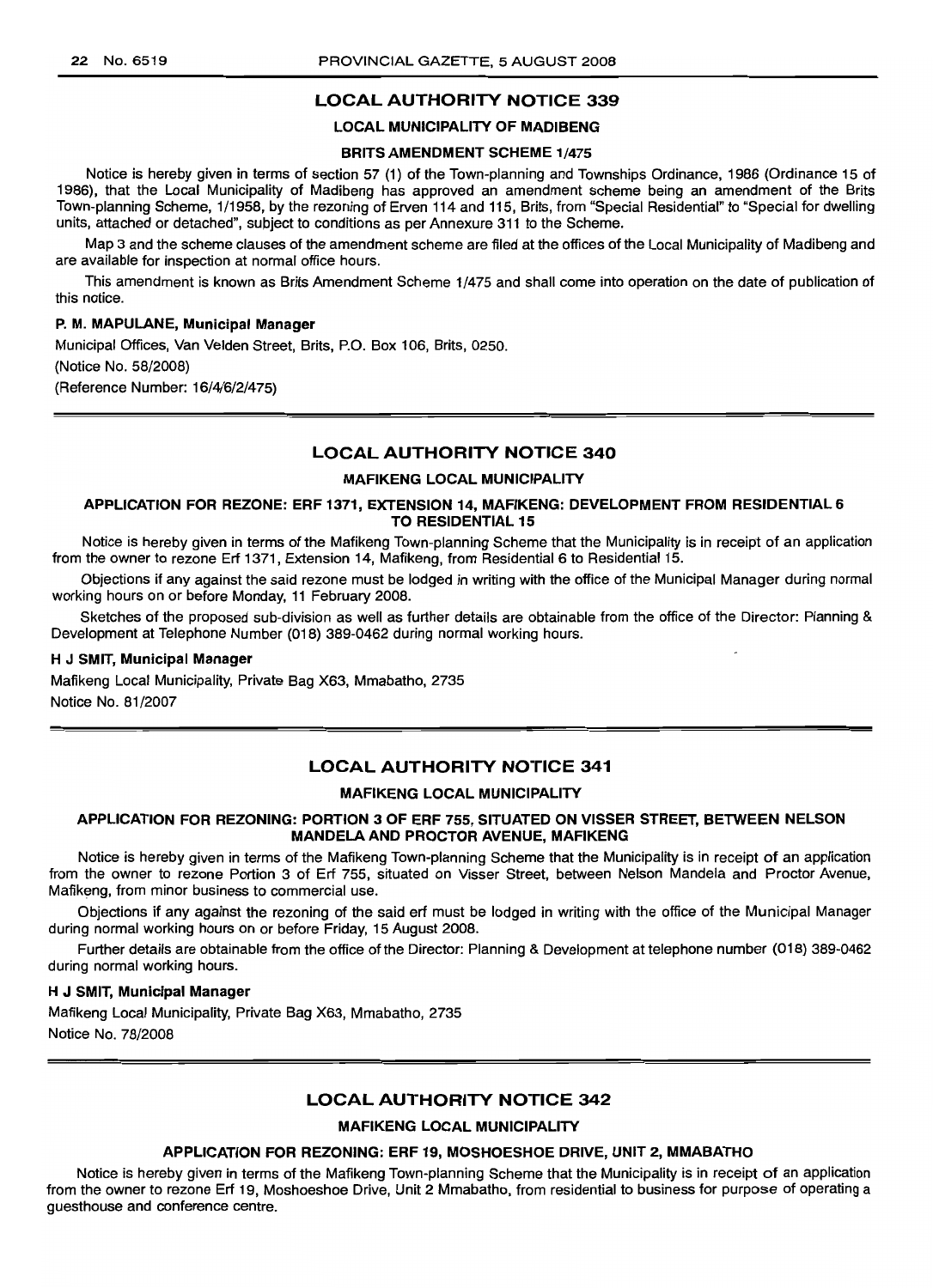Objections if any against the rezoning of the said ert must be lodged in writing with the office of the Municipal Manager during normal working hours on or before Friday, 15 August 2008.

Further details are obtainable from the office of the Director: Planning & Development at telephone number (018) 389-0462 during normal working hours.

#### H J SMIT, Municipal Manager

Mafikeng Local Municipality, Private Bag X63, Mmabatho, 2735

Notice No. 73/2008

#### LOCAL AUTHORITY NOTICE 343

#### MAFIKENG LOCAL MUNICIPALITY

#### APPLICATION FOR REZONING: ERF 479 (58 SHIPPARD STREET), MAFIKENG

Notice is hereby given in terms of the Mafikeng Town-planning Scheme that the Municipality is in receipt of an application from the owner to rezone Erf 479 (58 Shippard Street), Mafikeng, from residential to business for building a block of offices.

Objections if any against the rezoning of the said ert must be lodged in writing with the office of the Municipal Manager during normal working hours on or before Friday, 15 August 2008.

Further details are obtainable from the office of the Director: Planning & Development at telephone number (018) 389-0462 during normal working hours.

#### H J SMIT, Municipal Manager

Mafikeng Local Municipality, Private Bag X63, Mmabatho, 2735

Notice No. 74/2008

#### LOCAL AUTHORITY NOTICE 344

#### MAFIKENG LOCAL MUNICIPALITY

#### APPLICATION FOR REZONING: ERF 795, STEVE BIKO AVENUE, UNIT 2, MMABATHO

Notice is hereby given in terms of the Mafikeng Town-planning Scheme that the Municipality is in receipt of an application from the owner to rezone Ert 795, Steve Biko Avenue Unit 2, Mmabatho, from residential to business for running a tuckshop.

Objections if any against the rezoning of the said ert must be lodged in writing with the office of the Municipal Manager during normal working hours on or before Friday, 15 August 2008.

Further details are obtainable from the office of the Director: Planning & Development at telephone number (018) 389-0462 during normal working hours.

#### H J SMIT, Municipal Manager

Mafikeng Local Municipality, Private Bag X63, Mmabatho, 2735 Noticq No. 75/2008

#### LOCAL AUTHORITY NOTICE 345

#### MAFIKENG LOCAL MUNICIPALITY

#### APPLICATION FOR REZONING: ERF 2366, ROBERT SOBUKWE STREET, UNIT 1, MMABATHO

Notice is hereby given in terms of the Mafikeng Town-planning Scheme that the Municipality is in receipt of an application from the owner to rezone Ert 2366, Robert Sobukwe Street, Unit 1, Mmabatho, 'fromresidential to business purpose of operating a guesthouse.

Objections if any against the rezoning of the said erf must be lodged in writing with the office of the Municipal Manager during normal working hours on or before Friday, 15 August 2008.

Further details are obtainable from the office of the Director: Planning & Development at telephone number (018) 389-0462 during normal working hours.

#### H J SMIT, Municipal Manager

Mafikeng Local Municipality, Private Bag X63, Mmabatho, 2735 Notice No. 76/2008